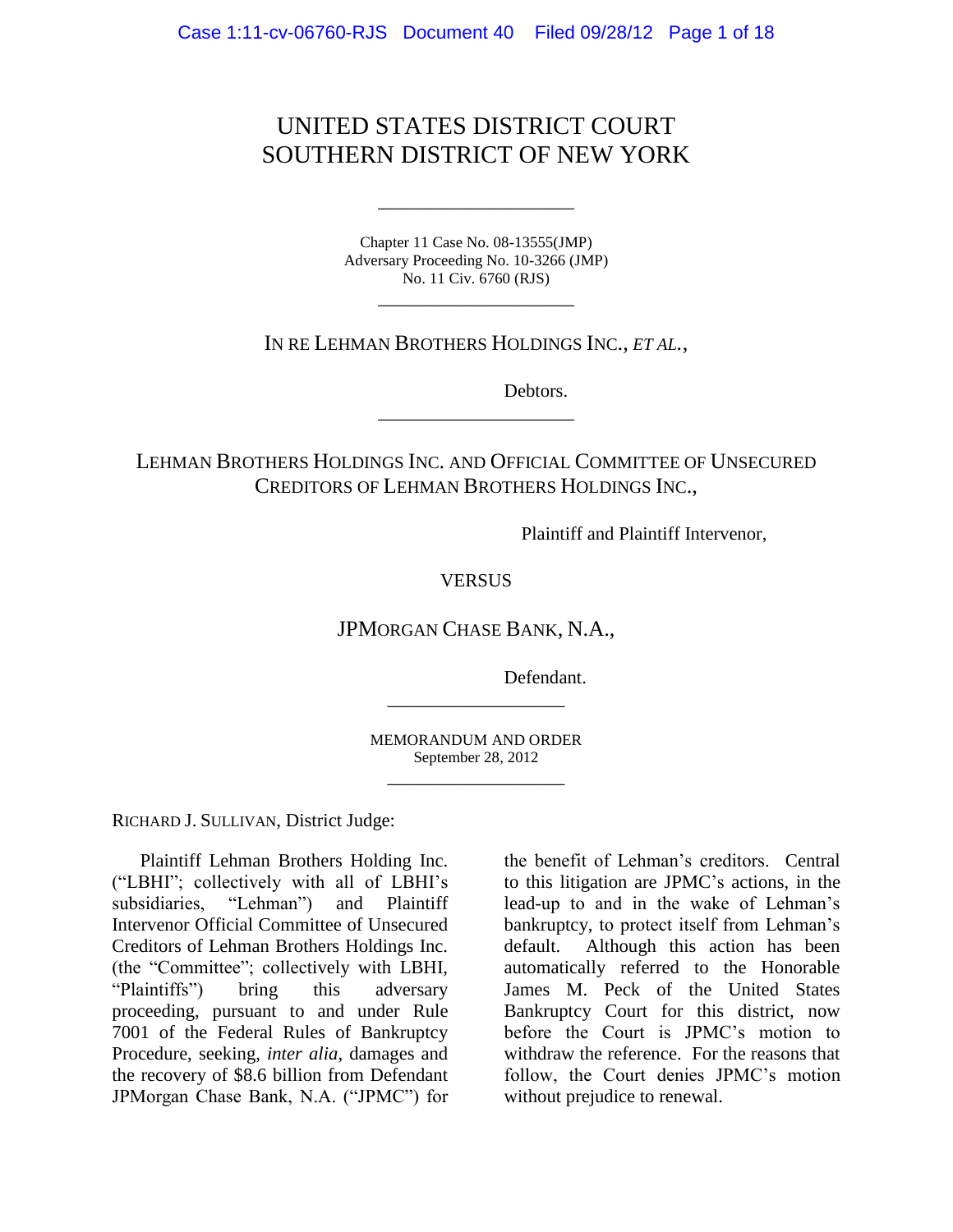- I. BACKGROUND
	- A. Facts<sup>1</sup>
- 1. The Clearance Agreement

Prior to its bankruptcy, "Lehman was the fourth largest investment bank in the United States" (FAC ¶ 15), and at all times relevant to this action, JPMC served as Lehman's primary bank, the principal clearing bank for Lehman Brothers Inc. ("LBI"), and the agent for LBI's triparty repurchase agreements that LBI used to obtain short-term financing. (*Id.* ¶¶ 3, 16, 18). As the agent for those agreements, JPMC would "act[] as custodian over the securities and cash subject to [triparty repurchases] until the counterparties had each delivered their matching part of the [repurchases]." (*Id.* ¶ 3.) On June 15, 2000, LBI and JPMC's predecessor-in-interest, the Chase Manhattan Bank ("Chase"), entered into a clearance agreement (the "Clearance Agreement"), which had both a "lending provision" and "lien provisions." (*Id.* ¶¶ 19–20; *see* Decl. of Alexander B. Lees, dated Sept. 26, 2011, Doc. No. 3 ("Lees Decl."), Ex. C.) The lending provision, *inter alia*, preserved JPMC's right, via Chase, to decline a request by LBI for an extension of credit and provided that "[a]ll loans, whether of money or securities, shall be payable on demand." (Lees Decl. Ex. C § 5.) The provision also provided that Chase, and thereby JPMC, "may, solely at [its] discretion, permit [LBI] to use funds

credited to the Account prior to final payment." (*Id.*)

The lien provisions granted JPMC, via Chase, a lien over certain assets held in LBI's accounts at JPMC as security for its exposure on advances made by JPMC to LBI. (FAC ¶¶ 20, 22; *see* Lees Decl. Ex. C § 11(a).) "Because [JPMC] was the primary clearing bank for LBI" during the relevant period, "virtually all [of] LBI's securities and cash used in its trading activities were on deposit with [JPMC] or in [JPMC] accounts at depositories." (FAC ¶ 22.) However, JPMC's security rights to LBI's collateral were limited "to the assets in LBI's accounts subject to [JPMC's] lien and did not extend to the accounts of any other Lehman entity." (*Id.* ¶ 23.)

While JPMC had wide discretion under the Clearance Agreement as to whether to advance funds or extend credit, the agreement required JPMC to give notice before refusing to extend credit. (*Id.* ¶ 24; *see* Lees Decl. Ex. C § 5.) The Clearance Agreement also required notice prior to termination of the agreement itself. Section 17 of the agreement provided that:

either party could terminate the agreement by written notice if[, *inter alia*,]: (i) the other party entered into a proceeding for bankruptcy; (ii) the other party failed to comply with any material provision of the agreement, which failure was not cured within 30 days after notice of such failure; or (iii) any representation or warrant made in the agreement by the other party shall have proven to have been, at the time made, false or misleading in any material respect.

(FAC ¶ 26; *see* Lees Decl. Ex. C § 17.) Although the "initial term" of the Clearance Agreement commenced on June 15, 2000

 $\overline{a}$  $<sup>1</sup>$  The following facts are taken from the First</sup> Amended Complaint ("FAC"), JPMC's Amended Counterclaims ("Am. Countercls."), and declarations submitted in connection with the instant motion and the exhibits attached thereto. In consideration of that motion, the Court also considers JPMC's opening brief ("Mem."), Plaintiffs' opposition brief ("Opp'n"), and JPMC's reply brief ("Reply").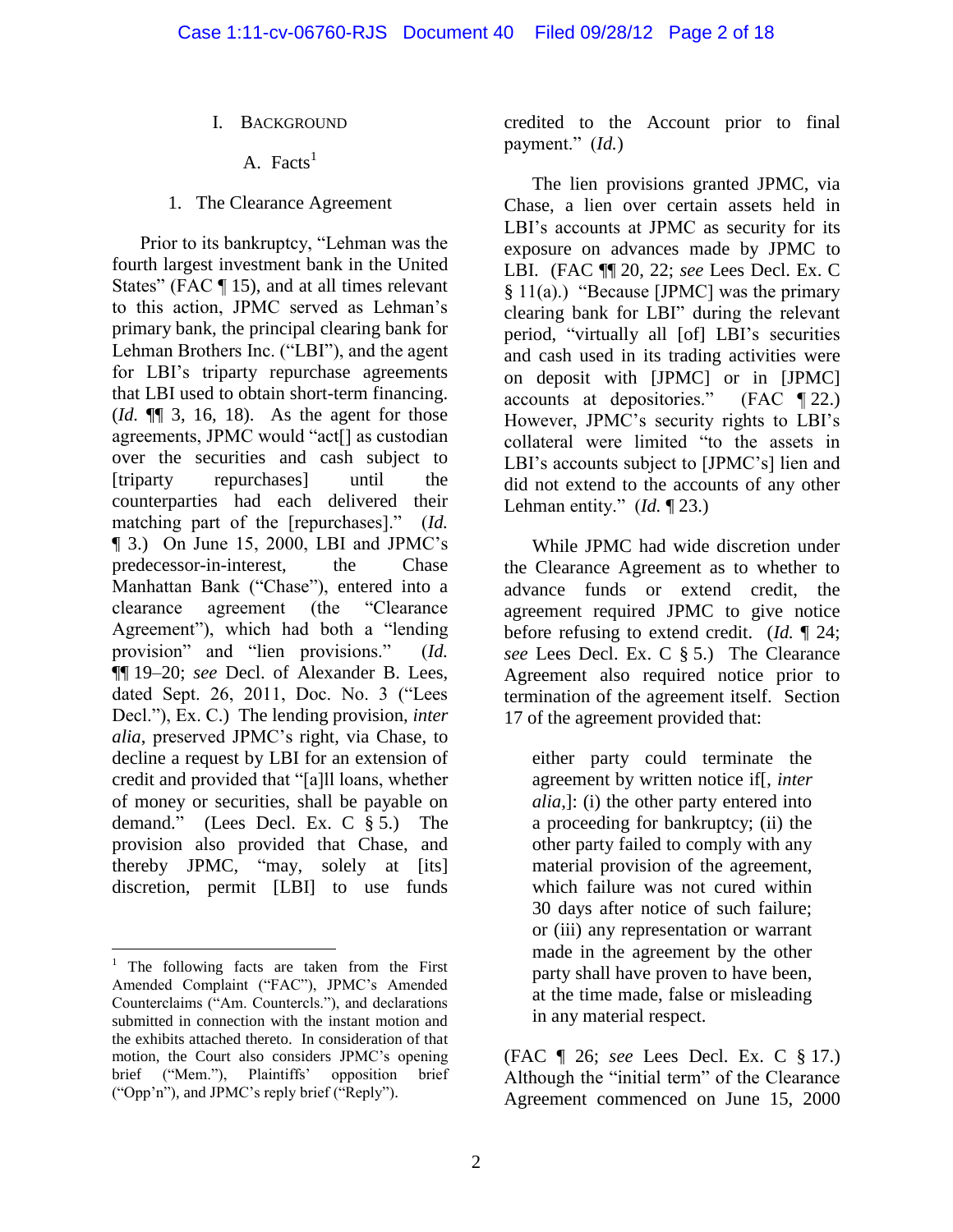and ended on October 7, 2002, the parties continued to engage in transactions under the terms of the agreement from 2000 until they amended it in 2008. (FAC  $\P$  27.)

## 2. The August Agreements

"After operating under the original . . . Clearance Agreement for eight years," on or about August 18, 2008, JPMC and LBHI conferred regarding a series of new agreements (collectively, the "August Agreements") that, once effective, would "alter[] the terms of the clearance relationship between the parties." (*Id.* ¶ 28.) The August Agreements, executed on or about August 29, 2008, included an amendment to the Clearance Agreement, a guaranty agreement (the "August Guaranty"), and a security agreement in favor of JPMC (the "August Security Agreement"). (*Id.*)

Pursuant to the August Agreements, LBHI agreed to post collateral to guarantee the intra-day trading obligations of LBI and other Lehman subsidiaries as defined in the amended Clearance Agreement. (*Id.* ¶ 30.) The parties also agreed that "LBHI's maximum liability under the August Guaranty would be limited to the value of LBHI collateral held by [JPMC] in two specified accounts subject to [JPMC's] lien." (*Id.*) Moreover, pursuant to the August Security Agreement, LBHI could transfer the collateral pledged under the agreement – provided that LBHI first determined that it had no outstanding clearance obligations to JPMC – to a lienfree account at JPMC, known as an "Overnight Account." (Lees Decl. Ex. E at 3.) Plaintiffs allege that, because the intraday clearance exposures between JPMC and Lehman subsidiaries typically were reduced to zero at the close of business of each trading day, this Overnight Account provision essentially entitled LBHI "to have

access to all – or at least a substantial majority – of its collateral overnight." (FAC ¶¶ 31–32.) Nonetheless, according to Plaintiffs, the August Agreements gave Plaintiffs neither actual nor reasonably equivalent value in exchange for giving JMPC "significant new rights against LBHI." (*Id.* ¶ 33.)

3. JPMC's Access to Lehman-Specific Information in September 2008

Plaintiffs allege that in the immediate lead-up to LBHI's collapse, JPMC gained "unparalleled access to and knowledge of Lehman's financial condition and prospects." (*Id.* ¶ 35.) For example, on September 4, 2008, senior management of LBHI met with senior officers of JPMC to discuss Lehman's upcoming third-quarter results, Lehman's expected significant asset write-downs, and Lehman's plans going forward. (*Id.* ¶ 36.) Moreover, according to Plaintiffs, JPMC had "first-hand knowledge" of Lehman's intentions regarding its potential acquisition by Korea Development Bank, Lehman's primary bidder, and had "advance opportunity to review and comment on Lehman's presentation to the rating agencies." (*Id.*  $\P$  4.)

Also in September 2008, JPMC's senior executives attended Lehman's strategic planning meetings as well as meetings with the "United States government's inner circle as it planned its efforts to address the issues relating to Lehman's financial distress." (*Id.* ¶ 35) According to Plaintiffs, as a result of these meetings and other correspondence with Lehman, JPMC obtained confidential information regarding both Lehman's results and plans and, in particular, the government's plans to address the growing financial crisis and not rescue Lehman. (*Id.* ¶¶ 35, 37, 40, 43.)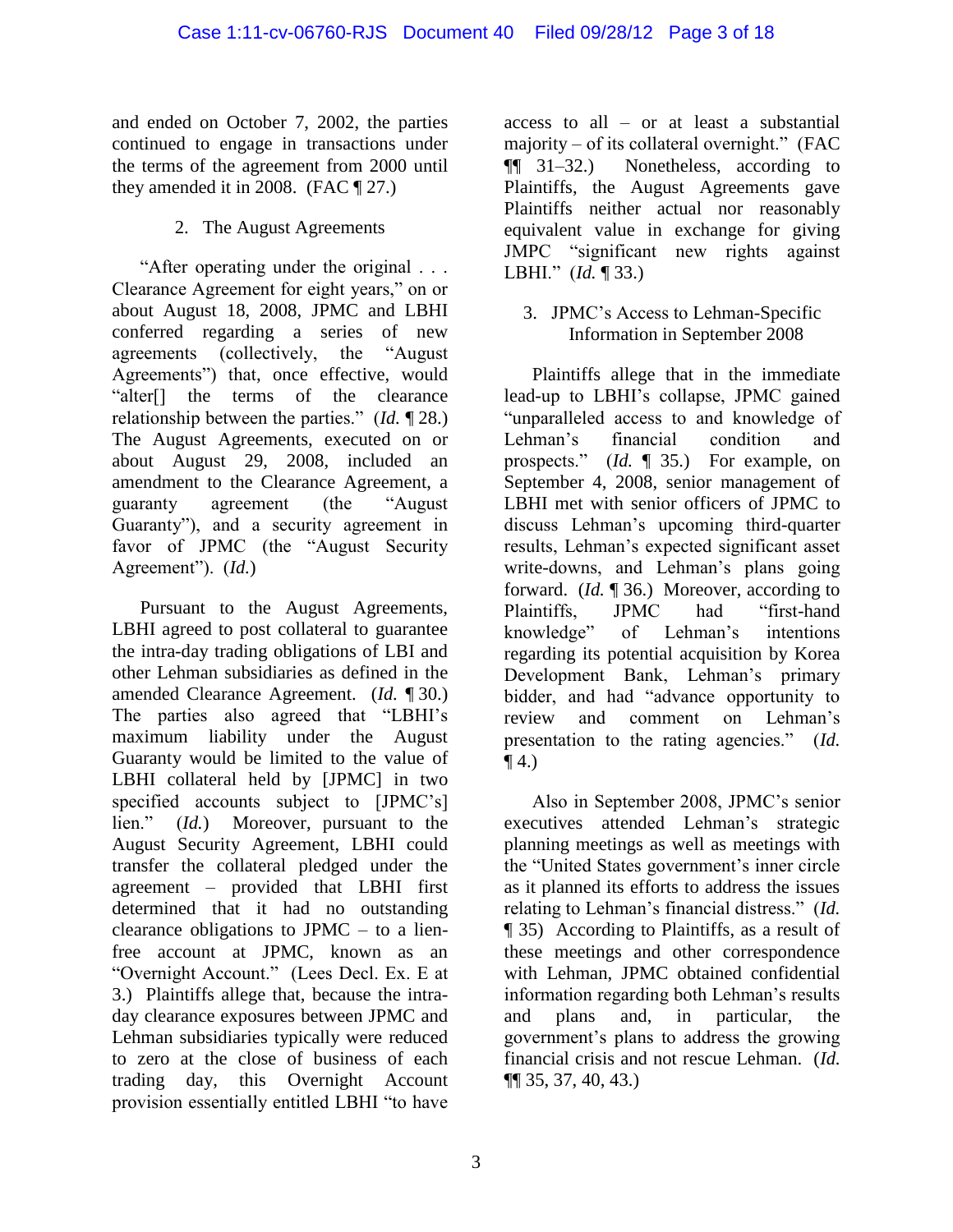#### 4. The September Agreements

According to Plaintiffs, in September 2008, JPMC exploited its access to this nonpublic information about Lehman's dire financial condition by "maneuvering to gain a preferred position over LBHI's other creditors." (*Id.* ¶ 44.) Although JPMC allegedly believed it was over-collateralized for intra-day clearing risk as of September 4, 2008, on the night of September 9, 2008, JPMC "required LBHI to enter into a new series of agreements," which included a guaranty (the "September Guaranty), a security agreement (the "September Security Agreement"), an amendment to the Clearance Agreement (the "September Amendment"), and an account control agreement (the "Account Control Agreement"; collectively, the "September Agreements"). (*Id.* ¶ 45–46.) To pressure JPMC into signing the agreements, JPMC allegedly told LBHI executives that, if they did not execute the proposed agreements before LBHI's earnings call the next day, it would "immediately stop extending intraday credit to, and clearing trades for, Lehman." (*Id.* ¶ 48.)

Executed on September 10, 2008, the September Agreements "altered the relationship between [JPMC] and LBHI" by, *inter alia*, (1) requiring LBHI to "guarantee and secure *all* exposures of *all* [JPMC] entities to *all* Lehman entities," (2) changing the cap on LBHI's liability set forth in the August Guaranty, and (3) changing the provision in the August Security Agreement "that expressly gave LBHI the right to transfer its collateral from the pledged accounts to the lien-free overnight account."<sup>2</sup> (*Id.* ¶¶ 51–52, 55, 59.) The

September Guaranty in particular also stated that LBHI "irrevocably waive[d] the right to assert . . . defenses, setoffs, or counterclaims in any litigation or other proceeding related to . . . [the September Agreements]." (Lees Decl. Ex. D  $\bar{\S}$  2.) According to Plaintiffs, although the "September Agreements purported to give [JPMC] significant new rights vis-à-vis LBHI, [JPMC] gave LBHI nothing in exchange." (FAC \[ 56.)

5. JPMC's Demands for Collateral Under the September Agreements

According to Plaintiffs, during the week leading up to LBHI's September 15, 2008 bankruptcy petition, JPMC made demands for additional collateral despite knowing that it had "sufficient collateral to cover its intraday clearing risk." (*Id.* ¶ 62). Such demands allegedly "contributed significantly to LBHI's inability to meet the liquidity needs of its business" and were backed by a threat that if LBHI failed to comply, JPMC would immediately cease providing intraday clearing services. (*Id.* ¶ 66.) According to Plaintiffs, LBHI had little choice but to post the collateral because if JPMC followed up on its threat, LBHI would immediately "fail." (*Id.* ¶ 68 (internal quotation marks omitted).)

Accordingly, on September 9, 2008, LBHI posted collateral to JPMC in the amount of \$1 billion in cash and \$1.67 billion in money market funds. (*Id.* ¶ 66.) On September 10, 2008, LBHI posted an additional \$300 million in cash collateral, and on September 11, 2008, LBHI posted an additional \$600 million in cash collateral.

 $\overline{a}$ 

 $\overline{a}$  $2$  Plaintiffs allege that as of the night of September 9, 2008, neither LBHI Chief Financial Officer Ian Lowitt, nor Treasurer Paolo Tonucci, nor any other LBHI executive with authority to bind LBHI to the September Guaranty "reviewed or approved" the

September Guaranty or the other September Agreements. (FAC ¶ 57.) Moreover, although Tonucci executed the September Agreements on September 10, 2008, Plaintiffs allege that he was not authorized to sign the September Guaranty. (*Id.* ¶¶ 59, 61.)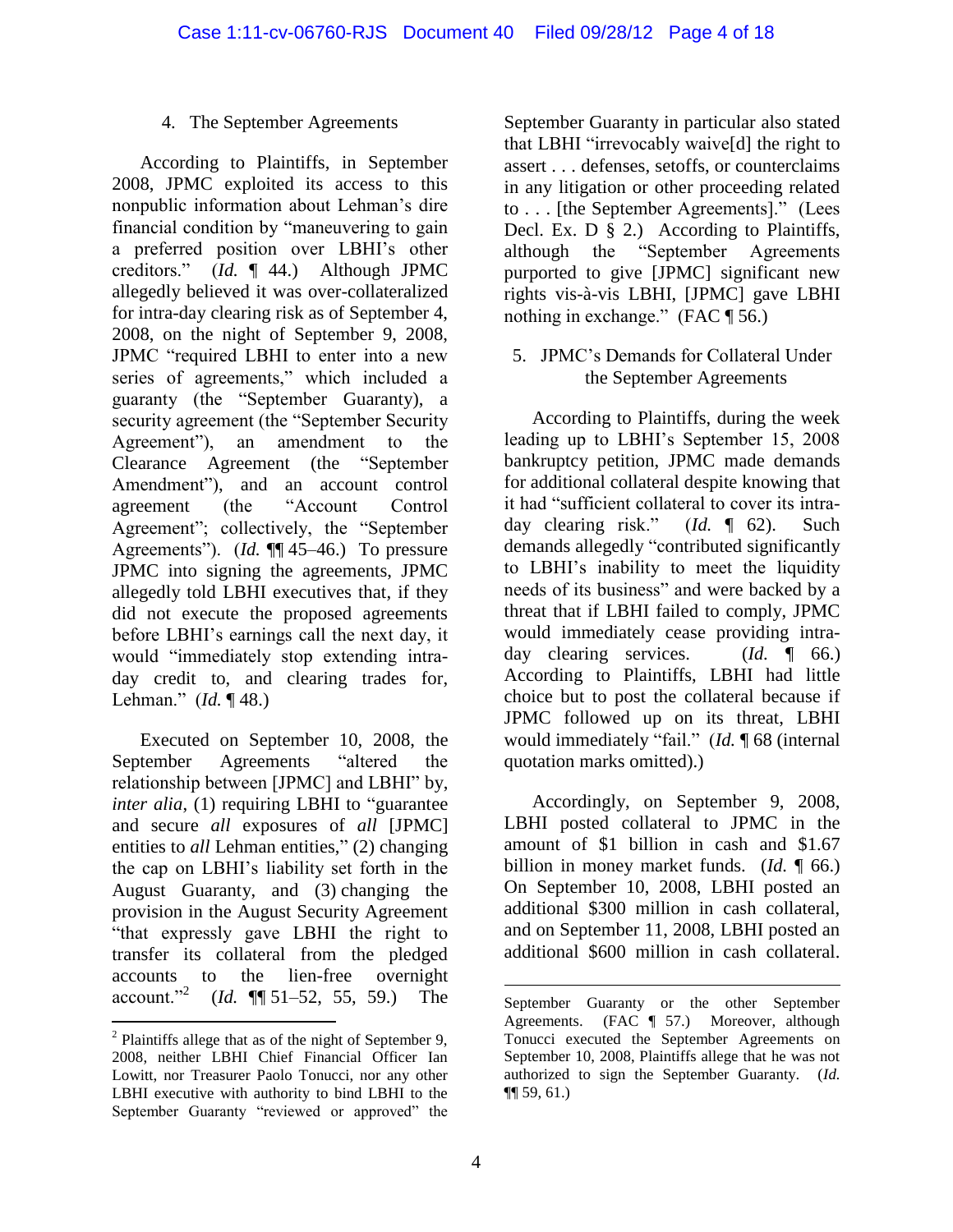(*Id.*) In response to JPMC's further demands, LBHI posted \$5 billion more in cash collateral on September 12, 2008. (*Id.*  $\P$ [ $\sqrt{67-68}$ , 70–71.) The First Amended Complaint alleges that JPMC nevertheless refused to grant LBHI access to its collateral despite repeated requests and JPMC's alleged overcollateralization. (*Id.* ¶¶ 69, 73– 75.)

#### 6. JPMC's Post-Petition Advances and LBHI's Comfort Order Motion

Following LBHI's bankruptcy petition on Monday, September 15, 2008, JPMC continued to provide large amounts of credit to LBI. On September 15, JPMC provided approximately \$87 billion of credit to LBI to unwind the previous Friday's triparty repurchase agreements and other financings. (Am. Countercls. ¶ 29.)

On September 16, 2008, Lehman filed a motion in bankruptcy court to induce JPMC to continue making intra-day clearance advances to LBI (the "Comfort Order Motion"). (*Id.* ¶ 34.) The motion asked the bankruptcy court to clarify in the order that Lehman was authorized during bankruptcy proceedings to continue incurring debt to JPMC under the August and September Agreements. (*Id.*) The bankruptcy court granted the Comfort Order Motion the same day. (*Id.* ¶ 35.)

On September 17, 2008, Lehman moved the bankruptcy court to approve the sale of LBI's business and assets to Barclays. (*Id.* ¶¶ 36–37.) According to the Amended Counterclaims of JPMC ("Amended Counterclaims"), JPMC relied on Lehman's representations that Barclays had agreed to purchase all of the LBI-owned securities that JPMC was financing intra-day; thereafter, JPMC advanced approximately \$70 billion to LBI to unwind triparty repurchase agreements and other financings. (*Id.*

¶¶ 37–40, 69.) JPMC subsequently learned that Barclays had not agreed to purchase all of the securities that JPMC was financing. (*Id.* ¶¶ 62–65.) Accordingly, when the Securities Investor Protection Corporation initiated liquidation proceedings against LBI on September 19, 2008, JPMC still had more than \$25 billion of unpaid loans to LBI. (*Id.* ¶¶ 6, 12, 89–90.) To satisfy the loans, JPMC sold \$8.6 billion in cash collateral that it had previously received from Lehman. (*Id.* ¶¶ 12, 101.) Ultimately, JPMC filed proofs of claim against the LBHI estate in the amount of approximately \$30 billion, including secured claims under the August and September Guarantees for approximately \$25 billion in connection with extensions of credit under the Clearance Agreement. (*See* Decl. of Cindi M. Giglio, dated Oct. 26, 2011, Doc. No. 28 ("Giglio Decl."), Ex. I.)

### B. Procedural History

The Lehman bankruptcy is the largest and, arguably, the most complex in United States history. Since LBHI filed its petition for bankruptcy in September 2008, Judge Peck has overseen the claims administration process for tens of thousands of claims against the LBHI estate and presided over a number of adversary proceedings stemming from the bankruptcy.

LBHI initiated this particular adversary proceeding on May 26, 2010 by filing the Complaint in the bankruptcy court. That same day, Plaintiffs filed a joint motion to authorize the Committee to intervene in this litigation. By Order dated June 24, 2010, the bankruptcy court granted Plaintiffs' motion.

On September 15, 2010, Plaintiffs filed their First Amended Complaint, which sets forth forty-nine counts and seeks, *inter alia*, damages, in addition to the return of \$8.6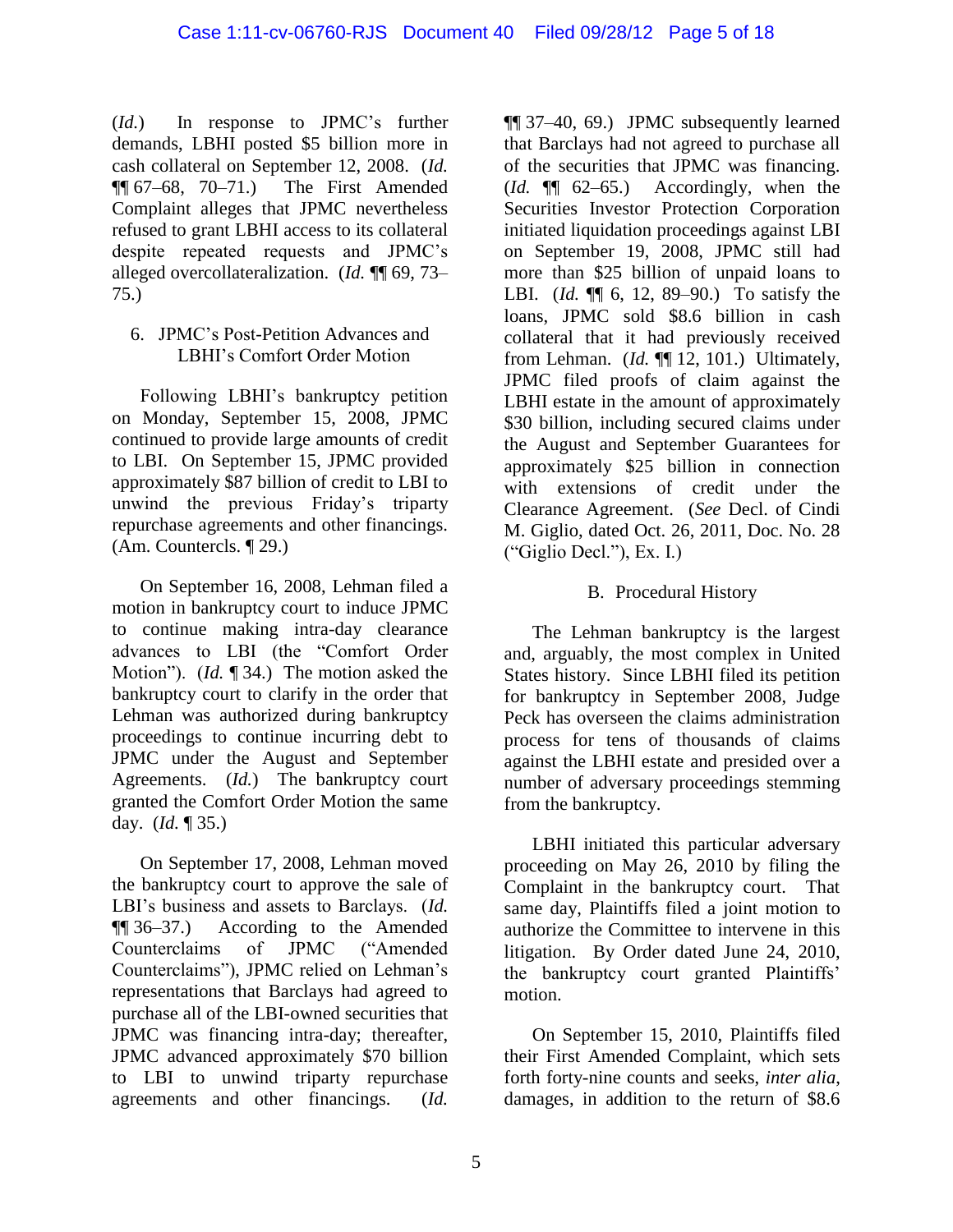billion in collateral that JPMC received from Lehman. On October 19, 2010, JPMC filed their motion to dismiss the First Amended Complaint in the bankruptcy court.<sup>3</sup> After receiving briefing on the motion, the bankruptcy court heard oral argument on May 10, 2011. However, shortly thereafter, the Supreme Court held in *Stern v. Marshall* that a bankruptcy court "lacked the constitutional authority to enter a final judgment on a state law counterclaim that [was] not resolved in the process of ruling on a creditor's proof of claim." 131 S. Ct. 2594, 2620 (2011). Because of *Stern*'s potential impact on these proceedings, the bankruptcy court instructed the parties to submit supplemental briefing addressing the effect of *Stern* on the claims asserted in the adversary proceeding. On September 26, 2011, the parties submitted their supplemental briefs. One day later, JPMC filed the instant motion to withdraw the bankruptcy reference. The motion was fully submitted as of November 16, 2011.

The Court heard oral argument on JPMC's motion on December 30, 2011. At the argument, the Court indicated that it would – with the parties' consent – reserve decision on JPMC's motion until after the bankruptcy court had ruled on the pending

 $\overline{a}$ 

motion to dismiss then before it. (Doc. No. 36 ("Tr.") at 76–77.) On February 17, 2012, the bankruptcy court received supplemental briefing on the motion to dismiss.

On April 19, 2012, the bankruptcy court granted JPMC's motion to dismiss to the extent that the motion related to all claims based on preference liability or constructively fraudulent transfers – under §§ 544, 547, and 548 of the Bankruptcy Code – but denied the motion to the extent that it related to claims to which the relevant safe harbor provisions of the Bankruptcy Code do not apply. *Lehman Bros. Holdings Inc. v. JPMorgan Chase Bank*, *N.A. (In re Lehman Bros. Holdings Inc.)*, 469 B.R. 415, 420 (Bankr. S.D.N.Y. 2012); *cf. O'Toole v. McTaggart (In re Trinsum Grp., Inc.)*, 467 B.R. 734, 738 (Bankr. S.D.N.Y. 2012) (noting that "both before and after *Stern v. Marshall*, it is clear that the bankruptcy court may handle all pretrial proceedings, including the entry of an interlocutory order dismissing fewer than all of the claims in an adversary complaint"). Following the bankruptcy court's ruling on the motion to dismiss, the following categories of clams remain in the First Amended Complaint: (1) claims seeking relief under various common law legal doctrines;<sup>4</sup> (2) claims

<sup>&</sup>lt;sup>3</sup> On December 1, 2010, JPMC filed Counterclaims, alleging that, if it is required to return the collateral it received from Lehman, LBHI is responsible for any loss that JPMC would suffer because LBHI fraudulently induced JPMC's continuing extensions of credit to LBI after LBHI's bankruptcy filing. JPMC subsequently filed Amended Counterclaims on February 17, 2011, which include claims for (1) fraudulent misrepresentation (Count I); (2) fraudulent concealment (Count II); (3) fraudulent inducement to lend (Count III); (4) aiding and abetting LBI's fraud (Count IV); (5) aiding and abetting Barclays's fraud (Count V); (6) unjust enrichment (Count VI); (7) indemnification under the Clearance Agreement (Count VII); and (8) indemnification under the custodial undertaking (Count VIII).

 $\overline{a}$ <sup>4</sup> Claims in this first category include: (1) a fraud claim (Count XLIX); (2) claims for imposition of a constructive trust and turnover, unjust enrichment, and conversion (Counts XXXII, XXXVI, XXXVII, XXXIX, and XL); (3) a claim seeking a declaratory judgment that JPMC has no lien over a certain \$6.9 billion in funds pursuant to either the August or the September Agreements (Count XXXVIII); (4) a claim seeking a declaratory judgment invalidating the September Agreements based on theories of coercion and/or duress, lack of authority or apparent authority, and lack of consideration (Counts XXXV, XLVI, and XLVIII); and (5) claims in the alternative for breaches of the Clearance Agreement and the August Agreements and breaches of the implied covenant of good faith and fair dealing with respect to both the August Agreements and the September Agreements (Counts XLI, XLII, XLIII, XLIV, XLV, and XLVII).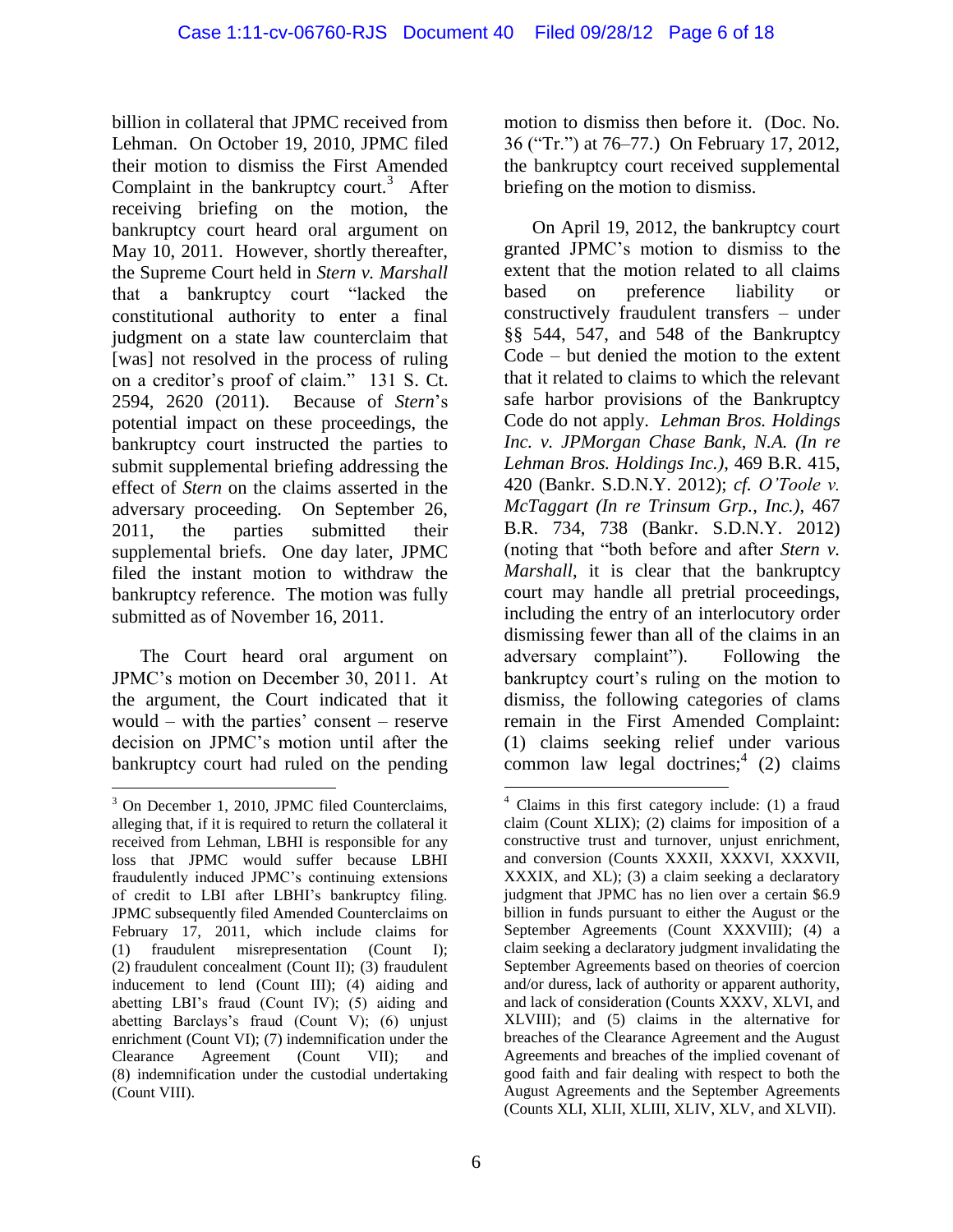seeking to avoid and recover actual fraudulent transfers under  $\S$  548(a)(1)(A) of the Bankruptcy Code;<sup>5</sup> and  $(3)$  claims seeking relief under various other sections of the Bankruptcy Code.<sup>6</sup> However, the bankruptcy court did not rule on Plaintiffs' motion to dismiss JPMC's Amended Counterclaims, which remains pending in the bankruptcy court. *Lehman Bros. Holdings Inc.*, 469 B.R. at 431 n.7.

#### II. DISCUSSION

#### A. Authority of the Bankruptcy Court to Enter Final Judgment

This Court, rather than the bankruptcy court, has original jurisdiction over "all civil proceedings arising under [T]itle 11, or arising in or related to cases under [T]itle 11," 28 U.S.C. § 1334(b); however, under 28 U.S.C. § 157, "the § 1334(b) jurisdiction is exercised by both the [d]istrict [c]ourt and the [b]ankruptcy [c]ourt," depending on the nature of the proceedings, *Dev. Specialists, Inc. v. Akin Gump Strauss Hauer & Feld LLP*, 462 B.R. 457, 463 (S.D.N.Y. 2011).

 $\overline{a}$ 

Pursuant to the Bankruptcy Amendments and Federal Judgeship Act of 1984 (the "1984 Act"), Congress divided bankruptcyrelated matters into "core" and "non-core" proceedings. 28 U.S.C. § 157(b)(1), (c)(1). As to "core" matters, bankruptcy courts "may enter appropriate orders and judgments," subject only to deferential review, *see id.* §§ 157(b)(1), 158, while as to non-core matters, the bankruptcy court "can only make recommended findings of fact and conclusions of law, subject to *de novo* review in [d]istrict [c]ourt, which then exercises final adjudicative power," *Dev. Specialists*, 462 B.R. at 463 (citing 28 U.S.C. § 157(c)(1), (2)); *accord Weisfelner v. Blavatnik (In re Lyondell Chem. Co.)*, 467 B.R. 712, 718 (S.D.N.Y. 2012). Although the 1984 Act does not define "core" proceedings, "it offers a non-exhaustive list of examples," *Weisfelner*, 467 B.R. at 718, including, *inter alia*, "allowance or disallowance of claims against the estate," "proceedings to determine, avoid, or recover fraudulent conveyances," and "determinations of the validity, extent, or priority of liens," 28 U.S.C. § 157(b)(2)(B), (H), (K).

Pursuant to a recently-amended standing order in this district, all cases arising under or related to a case under Title 11 are automatically referred to the bankruptcy court. *In re Standing Order of Reference Re: Title* 11, 12 Misc. 32 (S.D.N.Y. Feb 1, 2012) (Preska, C.J.) (the "Standing Order") (replacing "Standing Order of Referral of Cases to Bankruptcy Judges" (S.D.N.Y. July 10, 1984) (Ward, Acting C.J.)); *see* 28 U.S.C. § 157(a) ("Each district court may provide that any or all cases under [T]itle 11 and any or all proceedings arising under [T]itle 11 or arising in or related to a case under [T]itle 11 shall be referred to the bankruptcy judges for the district."). The question presented by the instant motion, therefore, is whether each of Plaintiff's

 $5$  Claims in this second category include claims seeking: (1) avoidance of the September Agreements as actually fraudulent under § 548 of the Bankruptcy Code (Count I); (2) avoidance of the August Guaranty and the August Security Agreement as actually fraudulent under § 548 of the Bankruptcy Code (Count II); (3) avoidance of collateral transfers as actually fraudulent under § 548 of the Bankruptcy Code (count III); and (4) recovery of avoided fraudulent transfers under § 550 of the Bankruptcy Code (Count IV).

 $6$  Claims in this third category include: (1) a claim for turnover of excess collateral under § 542 of the Bankruptcy Code (Count XXV); (2) setoff claims under § 553(a) of the Bankruptcy Code (Count XXVI); (3) claims alleging violation of an automatic stay (Counts XXXIII and XXXIV); and (4) claims for disallowance under  $\S$  502(d) of the Bankruptcy Code and avoidance of liens securing such claims under § 506(c) (Count XXXI).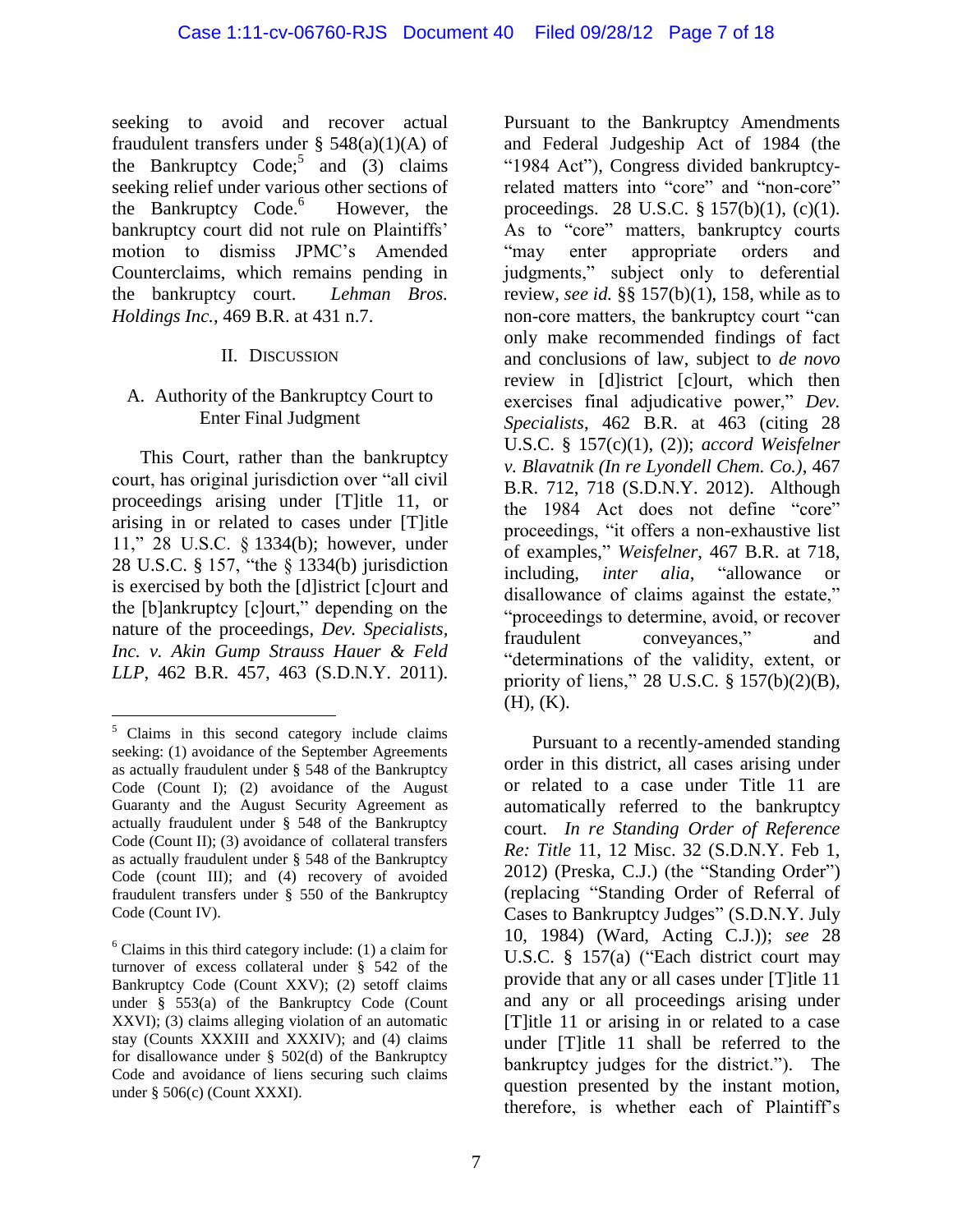claims should *remain* in the bankruptcy court or proceed in this Court instead.

#### 1. The *Orion* Factors and the Impact of *Stern*

The parties do not contend that this case presents a matter of mandatory withdrawal under 28 U.S.C. § 157(d). (*See* Mem. at 14; Opp'n at 2.) Rather, it presents a matter of permissive withdrawal under the same provision, which provides that a "district court may withdraw, in whole or in part, any case or proceeding referred [to the bankruptcy court] on its own motion or on a timely motion of any party, for cause shown." 28 U.S.C. § 157(d). "To determine whether a party has shown 'cause' for permissive withdrawal . . . , the Second Circuit, prior to *Stern*, directed that the district court weigh several factors [(the "*Orion* factors")], including:

(1) whether the claim [or proceeding] is core or non-core, (2) what is the most efficient use of judicial resources, (3) what is the delay and what are the costs to the parties, (4) what will promote uniformity of bankruptcy administration, (5) what will prevent forum shopping, and (6) other related factors.

*Kirschner v. Agoglia*, 476 B.R. 75, 83 (S.D.N.Y. 2012) (quoting *In re Burger Boys, Inc.*, 94 F.3d 755, 762 (2d Cir. 1996) (paraphrasing *In re Orion Pictures Corp.*, 4 F.3d 1095, 1101 (2d Cir. 1993))).

Chief among these factors pre-*Stern* was the first factor – whether the claim or proceeding is core or non-core. *See Orion*, 4 F.3d at 1101 ("A district court considering whether to withdraw the reference should first evaluate whether the claim is core or non-core, since it is upon this issue that

questions of efficiency and uniformity will turn."). However, post-*Stern*, this factor no longer occupies the same position of prominence among the *Orion* factors. *See Weisfelner*, 467 B.R. at 719 (collecting cases and explaining that "[a]fter *Stern*, the core/non-core distinction may or may not remain relevant to a district court's withdrawal of the reference 'for cause'"); *Adelphia Recovery Trust v. FLP Grp., Inc.*, No. 11 Civ. 6847 (PAC), 2012 WL 264180, at \*3 (S.D.N.Y. Jan. 30, 2012) (holding that after *Stern*, "a court's consideration of a motion to withdraw the reference to bankruptcy court should – in addition to the *Orion* factors – include consideration of" the bankruptcy court's final adjudicative authority); *Dev. Specialists*, 462 B.R. at 467 ("[A]fter *Stern*, one can still apply the *Orion* [factors,] . . . not looking at whether the matter can be reclassified as 'core' under 28 U.S.C. § 157, but rather at whether, under *Stern*, the Bankruptcy Court has the final power to adjudicate it."); *Walker, Truesdall, Roth & Assocs. v. Blackstone Grp., L.P. (In re Extended Stay, Inc.)*, 466 B.R. 188, 204  $(S.D.N.Y. 2011)$  ("The core/non-core distinction is still a relevant consideration in permissive withdrawal analysis, except to the extent *Stern* holds that Congress's classification of a claim as 'core' exceeds to the boundaries of Article III.").

Thus, in evaluating a motion to withdraw post-*Stern*, the principal question is no longer whether the claim in question is "core" or "non-core" pursuant to the Bankruptcy Code but whether the bankruptcy court has *constitutional authority* to enter final judgment on the claims at issue. *See In re Arbco Capital Mgmt., LLP*, --- B.R. ----, No. 11 Civ. 6586 (JPO), 2012 WL 2852619, at \*5 (S.D.N.Y. July 12, 2012); *Weisfelner*, 467 B.R. at 719; *Dev. Specialists*, 462 B.R. at 463–64.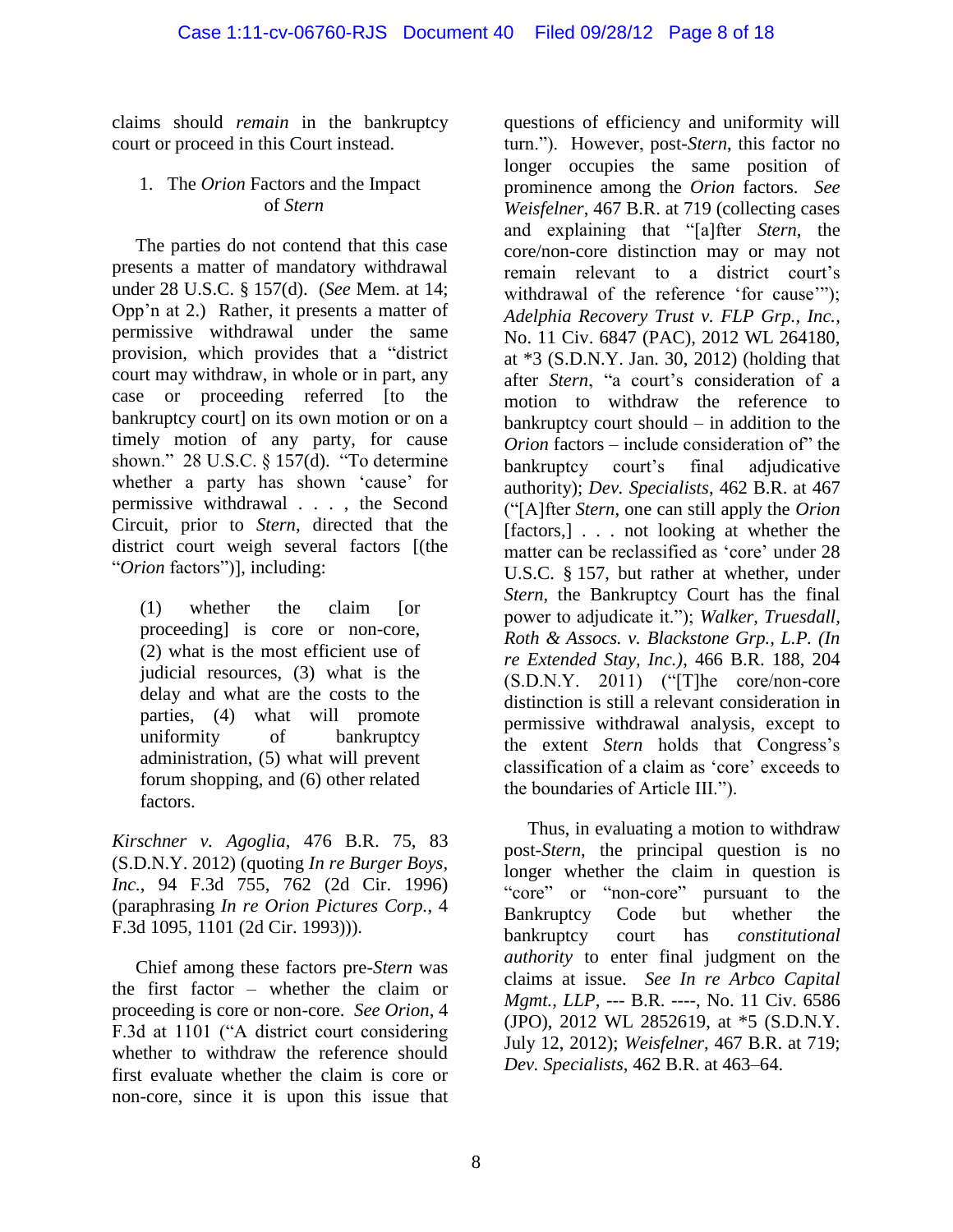#### 2. Understanding *Stern* – The Public Rights Exception

To understand *Stern* and the question of whether the bankruptcy court has the constitutional authority to enter final judgment on the claims in this action, it is first necessary to explore a pair of older cases upon which the Supreme Court relied in *Stern*. In the first of these cases – *Northern Pipeline Construction Co. v. Marathon Pipe Line Co.* – the Supreme Court held that the Bankruptcy Act of 1978 unconstitutionally vested final adjudicative authority on the bankruptcy courts, thereby violating Article III of the Constitution. 458 U.S. 50, 52, 87 (1982) (plurality opinion); id. at 91, 102 (Rehnquist, J., concurring in judgment). The plurality in that case recognized that "there was a category of cases involving 'public rights' that Congress could constitutionally assign to 'legislative' courts for resolution." *Stern*, 131 S. Ct. at 2610 (discussing *Northern Pipeline*). "Speaking loosely, public rights are: (1) rights created by federal law, to which the political branches are free to attach conditions; (2) claims tied up inextricably with such rights; or (3) 'matters that historically could have been determined exclusively by the Executive and Legislative Branches.'" *Dev. Specialists*, 462 B.R. at 464 (quoting *Stern*, 131 S. Ct. at 2611–13). Although the plurality and the concurrence in *Northern Pipeline* disagreed as to the scope of the "public rights" exception, a majority of the Supreme Court concluded that the exception did not encompass the particular state law claims at issue. *See* 458 U.S. at 69–72 (plurality opinion); *id.* at 90– 91 (Rehnquist, J., concurring in judgment); *accord Stern* 131 S. Ct. at 2610.

As explained in *Stern*, following *Northern Pipeline*, the Supreme Court:

has continued . . . to limit the [public rights] exception to cases in which the claim at issue derives from a federal regulatory scheme, or in which resolution of the claim by an expert government agency is deemed essential to a limited regulatory objective within the agency's authority. In other words, it is still the case that what makes a right 'public' rather than private is that the right is integrally related to particular federal government action.

*Stern*, 131 S. Ct. at 2613; *see also Dev. Specialists*, 462 B.R. at 469 (explaining that claims that do "not depend on any federal statute or scheme" are not "public rights" claims). For instance, in *Granfinanciera, S.A. v. Nordberg* – a second case upon which the *Stern* Court heavily relied – the Supreme Court rejected the argument that fraudulent conveyance actions were actions involving public rights. 492 U.S. 33, 55–56 (1989); *see Stern*, 131 S. Ct. at 2614. According to the Court in *Stern*, in holding that fraudulent conveyance actions were more properly characterized as a "private" rather than "public" right, *Granfinancieria* "reasoned that fraudulent conveyance suits were 'quintessentially suits at common law that more nearly resemble state law contract claims brought by a bankrupt corporation to augment the bankruptcy estate than they do creditors' hierarchically ordered claims to a pro rata share of the bankruptcy res.'" *Id.* (quoting *Granfinanciera*, 492 U.S. at 56). "Indeed, the Court in *Stern* analogized the state law tortuous interference counterclaim before it to the fraudulent conveyance claim before the Court in *Granfinanciera* to hold that the counterclaim was a 'private rights' claim that had to be adjudicated by an Article III Court." *Kirschner*, 476 B.R. at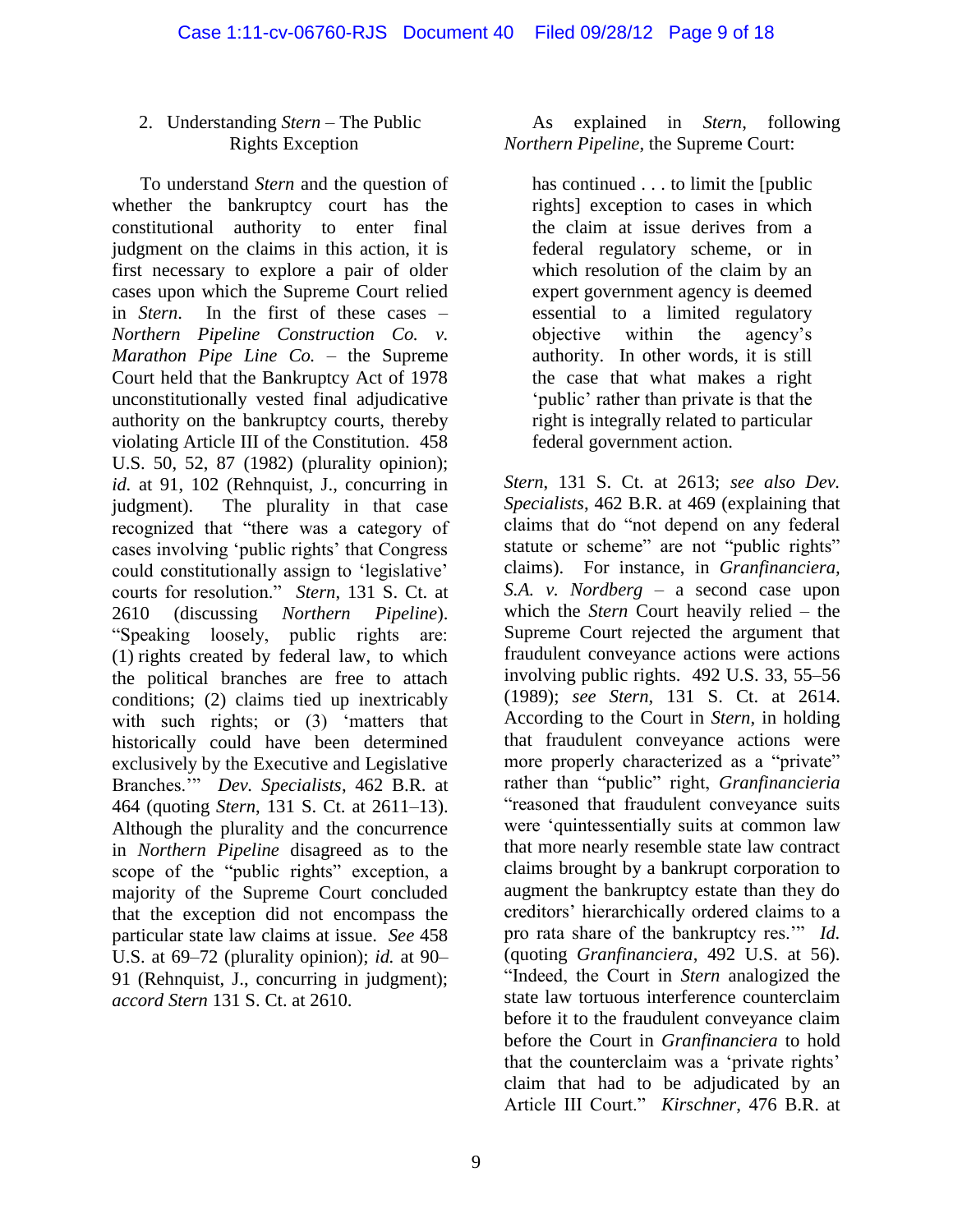80 (citing *Stern*, 131 S. Ct. at 2614). With this background in mind, the Court proceeds to analyze the claims at issue in this action.

- 3. Application to the Claims at Issue
	- a. Common Law Claims

As noted above, Plaintiffs bring a myriad of different common law causes of action. Among these are traditional damages claims under New York law for breach of contract, fraud, and duress (Counts XLI through XLIX). Plaintiffs also bring common law damages causes of action for for conversion, unjust enrichment, and constructive trust (Counts XXXII, XXXVI-XXXVII, and XXXIX-XL). The Court proceeds to determine whether these are "the types of common-law claims to augment the estate that were clearly held to require Article III adjudication in *Northern Pipeline*." (Mem. at 23 (citing *N. Pipeline*, 458 U.S. at 56).)

Following *Stern*, a key question for the Court to consider is "whether the action at issue stems from the bankruptcy itself or would necessarily be resolved in the claims allowance process." *Stern*, 131 S. Ct. at 2618. In their opposition brief, Plaintiffs argue that the issue of damages would inherently be resolved in the claims allowance process because an award of damages in Plaintiffs' favor will give Plaintiffs a right of setoff against JPMC's recovery from the Lehman estate. (*See*  Opp'n at 22–23.) However, the *Stern* Court specifically rejected such reasoning, finding that a defendant's status as a creditor – who had filed a proof of claim against the estate that was potentially subject to a common law counterclaim setoff – did not make the debtor's otherwise private rights counterclaim a public rights counterclaim. *See Stern*, 131 S. Ct. at 2616 ("[I]t is hard to see why [a] decision to file a [proof of]

claim should make any difference with respect to the characterization of [a] counterclaim [as a private rights counterclaim]."). Such reasoning applies with equal force to the characterization of a debtor's common law *claim*. *See, e.g.*, *Fort v. SunTrust Bank (In re Int'l Payment Grp., Inc.*), Bankruptcy No. 08-03453-HB, Adversary Proceeding No. 10-80049-HB, 2011 WL 5330783, at \*2–3 (Bankr. D.S.C. Nov. 3, 2011) (collecting cases).

Furthermore, Plaintiffs argue that the "potential to recover . . . damages [on state law causes of action] does not preclude the [b]ankruptcy [c]ourt from entering a final order resolving those counts" because, *inter alia*, the underlying liability elements of their damages claims "must be resolved in order to rule" on JPMC's proof of claim. (Opp'n at 22–23.) However, to trigger the "public rights" exception, partial overlap of the action is insufficient; rather a plaintiff must demonstrate that each factual and legal element of its claim will be decided in the claims allowance process such that after the process, "nothing remains for adjudication in a plenary suit." *Stern*, 131 at 2616 (quoting *Katchen v. Landy*, 382 U.S. 323, 334 (1966)).

Here, the Court is unconvinced that "each factual and legal element" of Plaintiffs' various claims will be so resolved. For example, Plaintiffs have brought a fraud claim (Count XLIX), alleging that on September 11, 2008, JPMC's CEO fraudulently represented to Lehman's CEO that if Lehman delivered \$5 billion in collateral, JPMC would return it the next day. (FAC  $\P$  364–69.) However, as JPMC rightly argues, "[t]o succeed on this claim, [P]laintiffs will have to prove, among other things, that the alleged statement in fact was made, that [JPMC's] CEO had the intent to deceive, and that Lehman . . . reasonably relied on this oral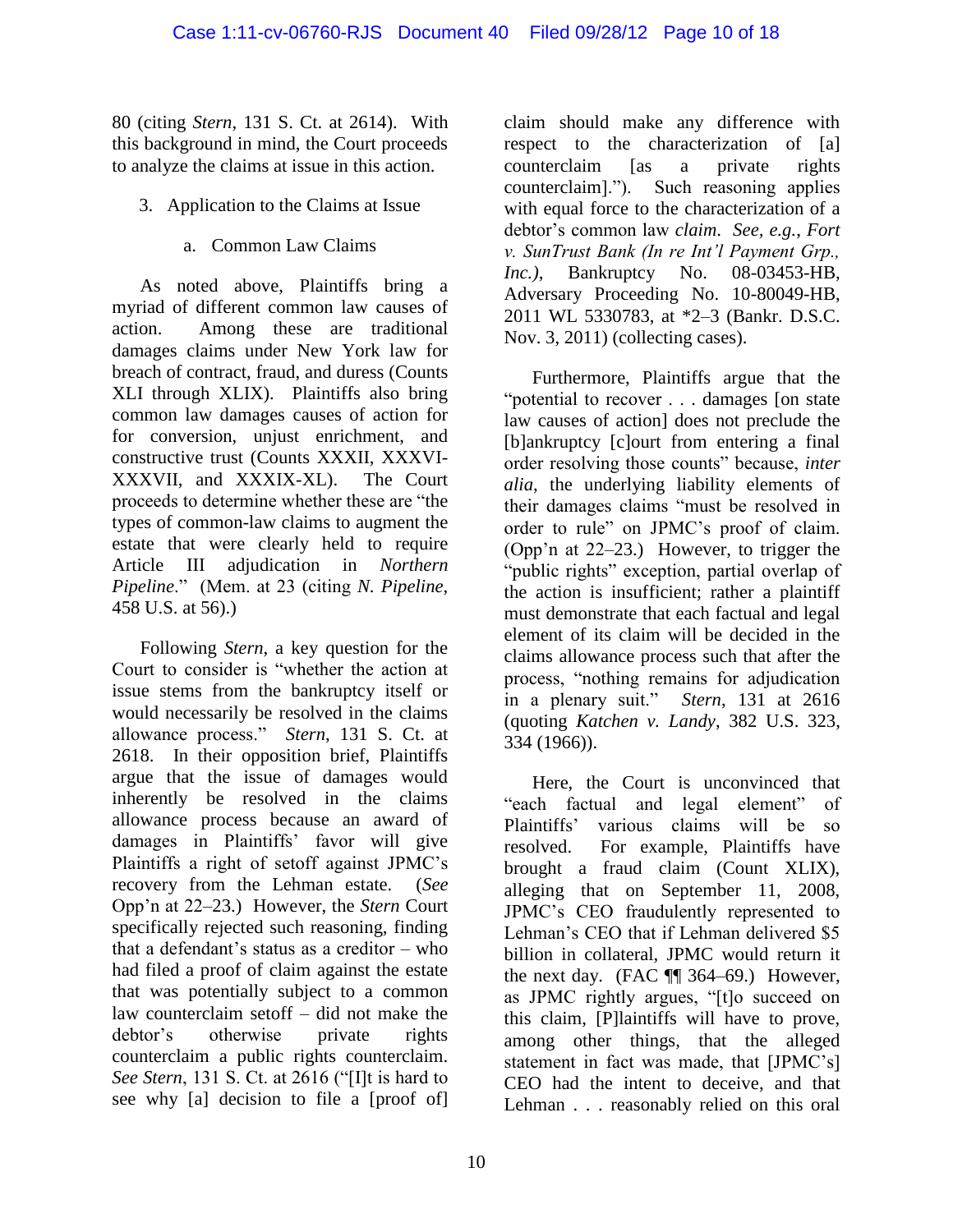promise." (Mem. at 25); *see also Crigger v. Fahnestock & Co., Inc.*, 443 F.3d 230, 234 (2d Cir. 2006) ("Under New York law, the five elements of a fraud claim must be shown by clear and convincing evidence: (1) a material misrepresentation or omission of fact (2) made by defendant with knowledge of its falsity (3) and intent to defraud; (4) reasonable reliance on the part of the plaintiff; and (5) resulting damage to the plaintiff."). Such determinations require far more than merely passing on JPMC's right to a *pro rata* share of the Lehman estate; rather, the claim appears to be a clear "attempt[] to augment the bankruptcy estate." *See Stern*, 131 S. Ct. at 2614.

Likewise, Plaintiffs' claims for (1) breaches of the Clearance Agreement and the August Agreements (Counts XLI, XLII, XLIII, XLIV) and (2) breaches of the implied covenant of good faith and fair dealing with respect to those agreements (Counts XLV, and XLVII) will necessarily involve questions of whether the agreements indeed contained the alleged obligations that were violated and whether JMPC actually violated them. (*See* Mem. at 24–25.) Once again, these common law damages claims are unlikely to be resolved in the process of ruling on JPMC's proof of claim, and rather, are merely claims "made of 'the stuff of the traditional actions at common law.'" *See Stern*, 131 S. Ct. at 2609 (quoting *N. Pipeline*, 458 U.S. at 90 (Rehnquist, J., concurring in judgment)); *id.* at 2617.

Thus, as JPMC rightly notes, "[e]ven assuming that there is some overlap between plaintiffs' liability theories and [JPMC's] right to recover from the estate, [P]laintiffs' damages claims will not 'be *completely*  resolved in the bankruptcy process of allowing or disallowing [JPMC's] claims.'" (Reply at 7–8 (quoting *Stern*, 131 S. Ct. at 2611 (emphasis added)); *see also In re Arbco Capital Mgmt.*, 2012 WL 2852619, at \*7 ("'Congress may not bypass Article III simply because a proceeding may have *some* bearing on a bankruptcy case; the question is whether the action at issue stems from the bankruptcy itself or would necessarily be resolved in the claims allowance process.'" (quoting *Stern*, 131 S. Ct. at 2618)). Accordingly, because Plaintiff's remaining common law claims in the First Amended Complaint are based upon "private" rather than "public" rights and are "the very type of claim that [the Supreme Court] held in *Northern Pipeline* and *Granfinanciera* must be decided by an Article III court," the bankruptcy court lacks constitutional authority to finally adjudicate them. *See Stern*, 131 S. Ct. at 2616.

#### b. Claims Seeking to Avoid and Recover Transfers under the Bankruptcy Code

Similarly, the Court finds that the bankruptcy court lacks authority to constitutionally adjudicate Plaintiffs' claims seeking to avoid and recover transfers to JPMC.

As noted above, the Supreme Court in *Stern*:

analogized the state law tortious interference counterclaim before it to the fraudulent conveyance claim before the Court in *Granfinanciera* to hold that the counterclaim was a "private rights" claim that had to be adjudicated by an Article III Court. To now conclude that what is essentially the very claim presented in *Granfinanciera* – a fraudulent conveyance claim – is a "public rights" claim would be totally at odds with the [*Stern*] Court's analogy to *Granfinanciera*.

*Kirschner*, 476 B.R. at 80 (citation omitted); *see also In re Arbco Capital Mgmt.*, 2012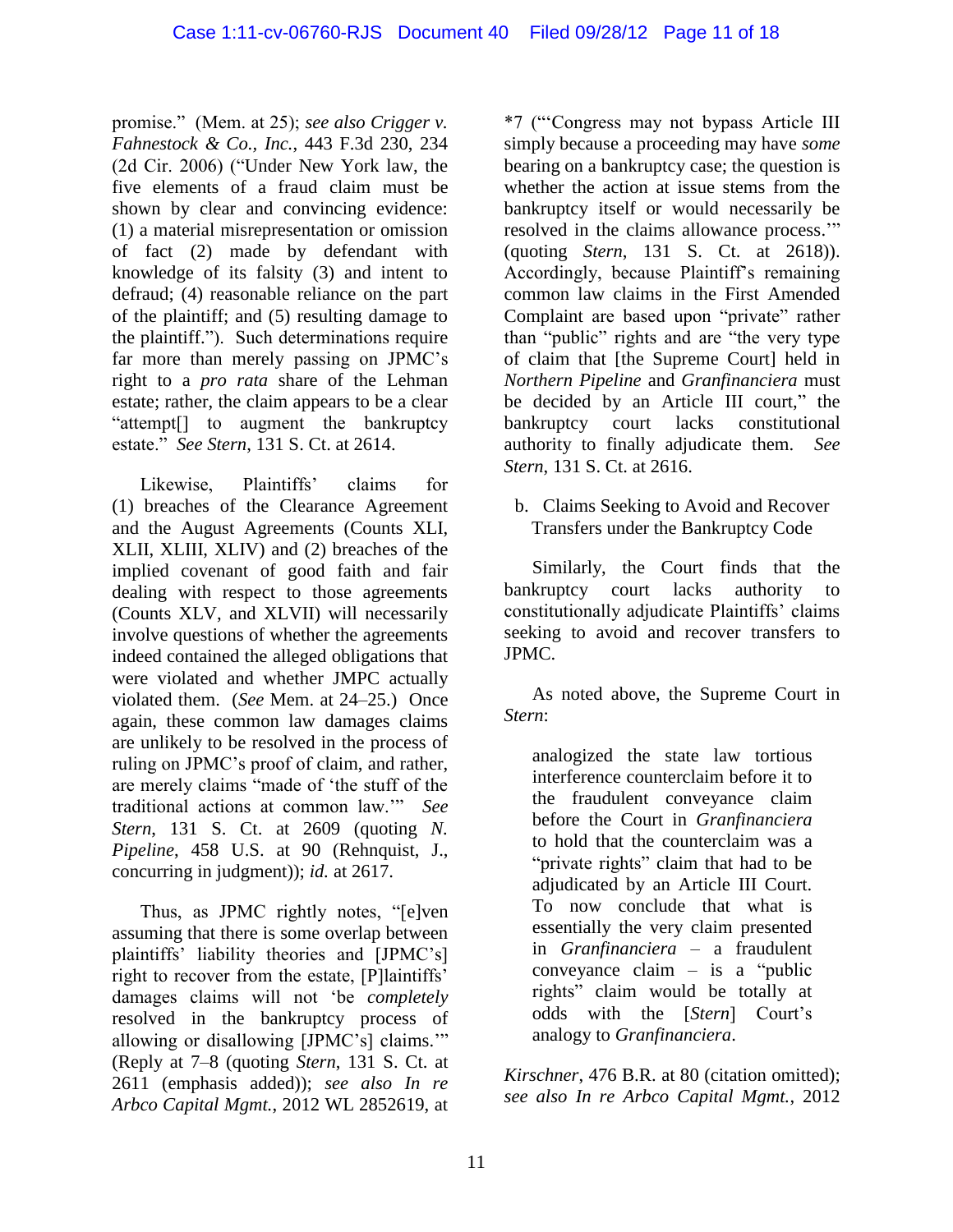WL 2852619, at  $*7$  (noting that "fraudulent" conveyance claims do not fall within the public rights exception"). Such claims are not part of the bankruptcy *res* but "are simply intended to increase payouts to creditors under the confirmed [bankruptcy reorganization] plan." *Kirschner*, 476 B.R. at 81; *see also Weisfelner*, 467 B.R. at 720 ("Under both *Stern* and *Granfinanciera*, . . . it is axiomatic that a fraudulent conveyance claim against a person who has not submitted a claim against a bankruptcy estate, brought solely to augment the bankruptcy estate, is a matter of private right."). Indeed, Plaintiffs' claims to avoid and recover transfers raise factual and legal issues that would not necessarily be resolved in the course of deciding JPMC's proof of claim, such as whether Lehman made the challenged transfers with "actual intent to hinder, delay, or defraud [its creditors]" and whether Lehman received "reasonably equivalent value in exchange" for such transfers. *See* 11 U.S.C. § 548(a)(1).

Plaintiffs nonetheless argue in opposition that such claims *are* part of the bankruptcy *res* because "all of the securities and \$8.6 billion of cash and money market funds at issue . . . is property of the [Lehman] estate." (Opp'n at 22.) However, it is well settled that property transferred by the debtor is not "property of the estate" until the debtor succeeds in compelling the property's return. *FDIC v. Hirsch (In re Colonial Realty Co.)*, 980 F.2d 125, 131 (2d Cir. 1992); *accord Bank Brussels Lambert v. Credit Lyonnais (Suisse) S.A.*, 192 B.R. 73, 77 (S.D.N.Y. 1996) (explaining that assets transferred to and allegedly converted by defendant before the bankruptcy were "not to be considered property of the estate"). Because JPMC has already disposed of most of the collateral in question to satisfy its outstanding claims (*see* Am. Countercls. ¶¶ 12, 101; Mem. at 10), the collateral cannot be considered "property of the estate"

Plaintiffs' claims also will not be necessarily resolved in the process of deciding JPMC's proof of claim because, contrary to Plaintiffs' argument, 11 U.S.C. § 502(d) is not applicable to this particular adversary proceeding. That section provides that a creditor's claim should be disallowed until it turns over any fraudulently or preferentially transferred property. 11 U.S.C.  $\S$  502(d). Accordingly, if  $\S$  502(d) *were* applicable to this action, the bankruptcy court would necessarily need to resolve Plaintiffs' avoidance action prior to ruling on JPMC's proof of claim.

However, § 502(d) is *not* applicable because the parties executed a Collateral Disposition Agreement ("CDA") so providing. Pursuant to the CDA, which the bankruptcy court approved, the parties agreed that resolution of JPMC's payment of any avoidance claims to Lehman would be deferred until all claims in the First Amended Complaint are resolved. (Lees Decl. Ex. M at  $\P$  6(b).) Although Plaintiffs are correct that the CDA affected the "*timing* by which [§] 502(d) may be invoked" (Opp'n at 26 (emphasis in original)), such timing is crucial to the question of whether that section can save Plaintiffs' avoidance claims from a problem under *Stern*. Indeed, because § 502(d) would not provide a possible basis to disallow JPMC's claims until *after* the claims in the First Amended Complaint are fully resolved, "by definition[, P]laintiffs' avoidance claims will not be resolved within the process of allowing or disallowing [JPMC's] proof of claim." (Reply at 11.) Thus, because Plaintiffs' claims to avoid and recover transfers are intended to "augment the estate" rather than to obtain a *pro rata* share of the bankruptcy *res*, *see Stern*, 131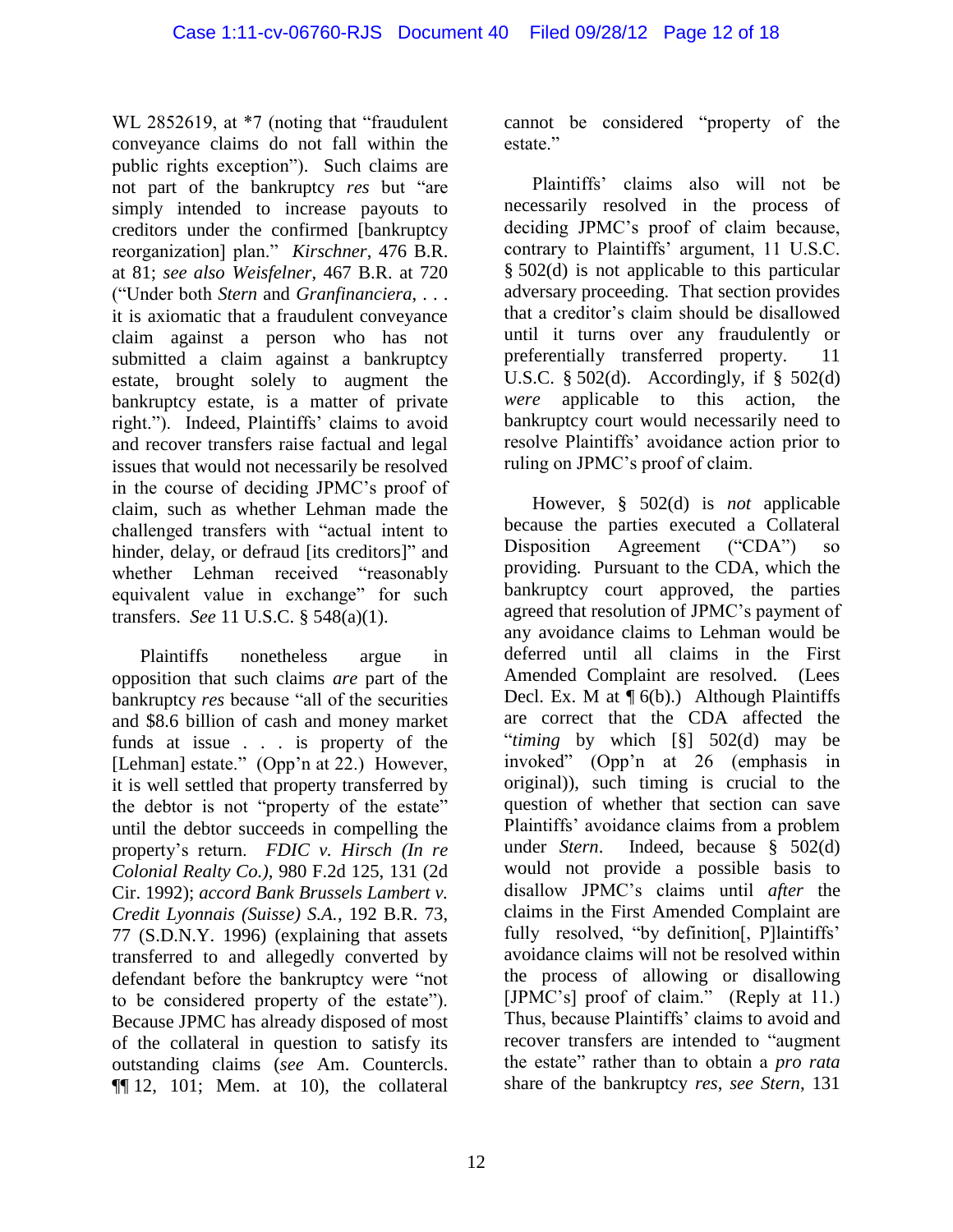S. Ct. at 2614, the bankruptcy court cannot finally adjudicate them.

c. Claims Seeking Relief Under Other Sections of the Bankruptcy Code

Because the Court concludes that the bankruptcy court lacks constitutional authority to finally adjudicate at least the majority of Plaintiffs' claims, the Court need not presently decide whether the bankruptcy court would have constitutional authority to finally determine the remaining claims or counterclaims. Given the factual interconnectedness of Plaintiffs' claims and JPMC's counterclaims, it would be a waste of judicial resources to split the case between two different forums – whether now or at a later stage in the litigation. *Cf. Dev. Specialists*, 462 B.R. at 472 ("To the extent that . . . [this] case raises issues identical to those that would be raised in the other cases, it would be a waste of judicial resources to allow the actions to proceed sperately."); *In re Adelphia Commc'ns Corp. Sec. & Derivative Litig.*, No. 03 MDL 1529 (LMM), 2006 WL 337667, at \*4–5 (S.D.N.Y. 2006) (withdrawing core bankruptcy claims along with related noncore claims).

B. Authority of the Bankruptcy Court to Issue a Report and Recommendation

Having concluded that the bankruptcy court lacks *constitutional* authority to finally decide the majority of Plaintiffs' claims, the Court must next determine whether the bankruptcy court has the *statutory* authority to issue proposed findings of fact and conclusions of law in this matter. The Court has little trouble concluding, contrary to JPMC's argument, that the bankruptcy court has the authority to issue a report and recommendation in those core proceedings despite lacking constitutional authority to issue final judgment.

Under the Bankruptcy Code, the bankruptcy court "shall submit proposed findings of fact and conclusions of law to the district court" for non-core claims "related to" a bankruptcy proceeding. 28 U.S.C.  $§ 157(c)(1)$ . Notably, there is "no *express* authority [in the Code] that authorizes a bankruptcy court to issue reports and recommendations in those core proceedings where the bankruptcy court lacks constitutional authority to issue final judgment." *Kirschner*, 476 B.R. at 82 (emphasis added); *see also* 28 U.S.C.  $§ 157(b)(1)$  (providing only that bankruptcy courts "may enter appropriate orders and judgments" for those core claims). Nonetheless, most other courts to address the issue have held that a bankruptcy court *does* have the authority to issue such a report and recommendation. *Kirschner*, 476 B.R. at 82 (collecting cases; explaining that "Congress, in enacting § 157 clearly wanted Bankruptcy Judges to finally adjudicate bankruptcy-related matters whenever Article III permitted them to do so, and to issue recommended findings subject to de novo review in the [d]istrict [c]ourt whenever it did not"); *see, e.g.*, *Walker, Truesdall, Roth & Assocs.*, 466 B.R. at 204–05 ("[A] bankruptcy court may still propose findings of fact and conclusions of law to the district court where it lacks authority to enter a final judgment."); *Dev. Specialists*, 462 B.R. at 467 n.3 ("This Court recently found that reviewing *de novo* determinations of the [b]ankruptcy [c]ourt in 'core' matters that nevertheless involve private rights best effectuates the Congressional intent behind the 1984 Act, as well as the Supreme Court's admonition in *Stern* that the division of labor between the [d]istrict court and the [b]ankruptcy [c]ourt should be disturbed as little as possible." (citing *Retired Partners of Coudert Bros. Trust v. Baker & McKenzie LLP (In re Coudert Bros. LLP)*, App. Case No. 11-2785 (CM), Adversary Proceeding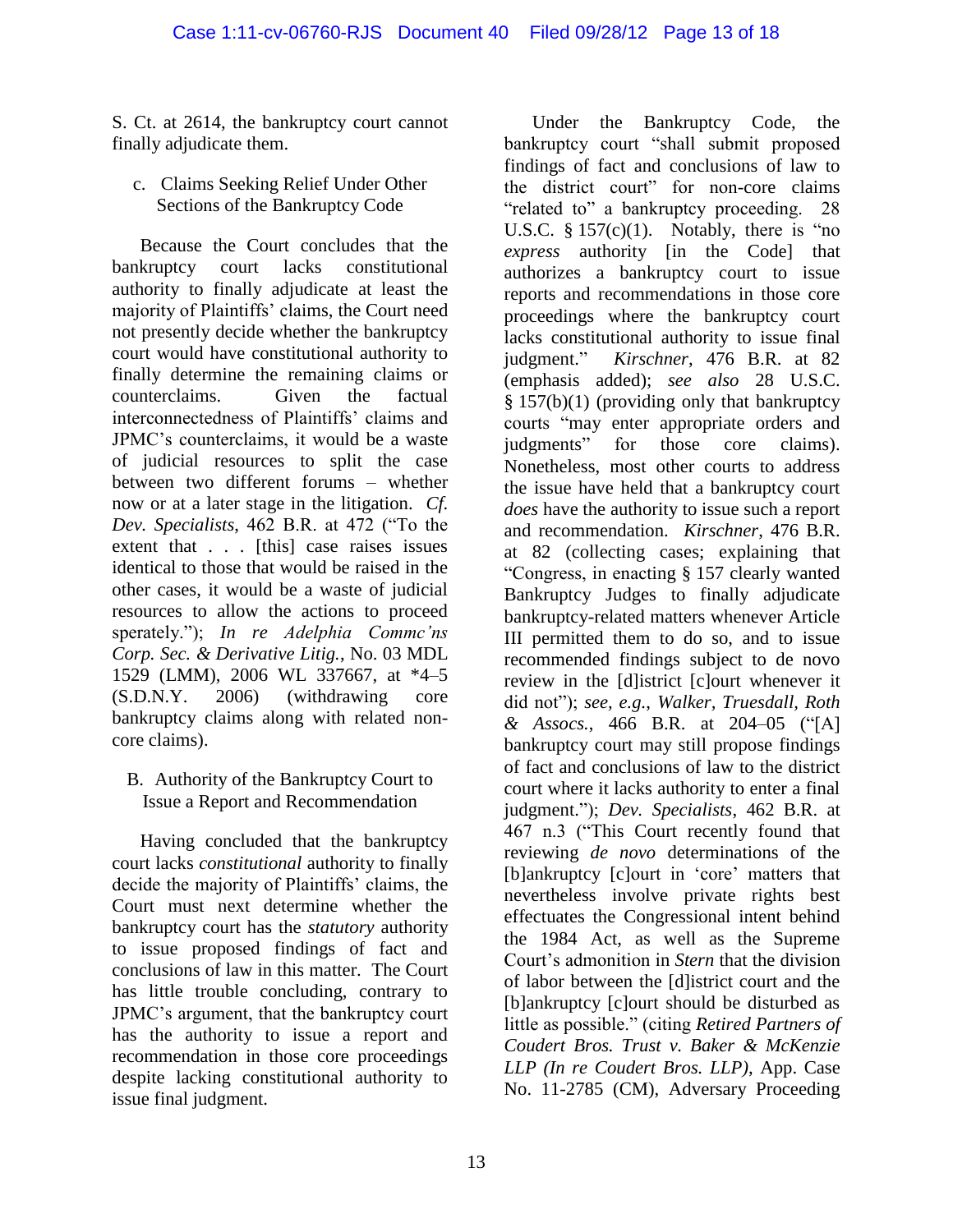No. 08-1472, 2011 WL 5593147, at \*12–15 (S.D.N.Y. Sept. 23, 2011))).

Such a conclusion is consistent with this District's Standing Order, which, as amended, provides:

If a bankruptcy judge or district judge determines that entry of a final order or judgment by a bankruptcy judge would not be consistent with Article III of the United States Constitution in a particular proceeding referred under this order and determined to be a core matter, the bankruptcy judge shall, unless otherwise ordered by the district court, hear the proceeding and submit proposed findings of fact and conclusions of law to the district court. The district court may treat any order of the bankruptcy court as proposed findings of fact and conclusions of law in the event the district court concludes that the bankruptcy judge could not have entered a final order or judgment consistent with Article III of the United States Constitution.

*In re Standing Order*, 12 Misc. 32. Accordingly, this Court, in line with most other district and bankruptcy courts, determines that the bankruptcy court here has the authority – "statutory and otherwise" – to issue a report and recommendation as to those claims for which it otherwise lacks the constitutional authority to enter final judgment. *See, e.g.*, *Kirschner*, 476 B.R. at 82 (collecting cases).

### C. Whether to Withdraw the Reference at this Stage

Given that the bankruptcy court has the authority to issue proposed findings of fact and conclusions of law, the Court next considers the remaining *Orion* factors to determine whether they weigh in favor of withdrawing the reference at the present time.

#### 1. The Right to a Jury Trial

As an initial matter, JPMC argues that the Court should withdraw the reference of the entire lawsuit because, *inter alia*, JPMC requested a jury trial and at least some of the claims at issue in the litigation are encompassed by the Seventh Amendment jury-trial right. (JPMC's July 16, 2012 Ltr. at 2–4.) However, although a party's right to a jury, when coupled with "the court's finding that the claim is not subject to final adjudication in [b]ankruptcy [c]ourt," might provide "*sufficient* cause to withdraw the reference," *Dev. Specialists*, 462 B.R. at 472 (alterations omitted; emphasis added; internal quotation marks omitted), "such a right *does not compel* withdrawing the reference until the case is ready to proceed to trial," *In re Formica Corp.*, 305 B.R. 147, 150 (S.D.N.Y. 2004) (emphasis added); *see also McCord v. Papantoniou*, 316 B.R. 113, 125 (E.D.N.Y. 2004) ("Courts routinely deny [pretrial] motions to withdraw reference despite a litigant's refusal to consent to a jury trial in bankruptcy court because of prevailing concerns about judicial economy."); *Gioia Gucci v. Gucci*, No. 96 Civ. 8216 (JSR), 1997 WL 122838, at \*1 (S.D.N.Y. May 17, 1997) (explaining that even though a case must be returned to the district court for a jury trial, "at the present infant stage of the proceedings," withdrawal is discretionary and based on factors such a judicial economy); *In re Kenai Corp.*, 136 B.R. 59, 61 (S.D.N.Y. 1992) ("A rule that would require a district court to withdraw a reference simply because a party is entitled to a jury trial, regardless of how far along toward trial a case may be, runs counter to the policy favoring judicial economy that underlies the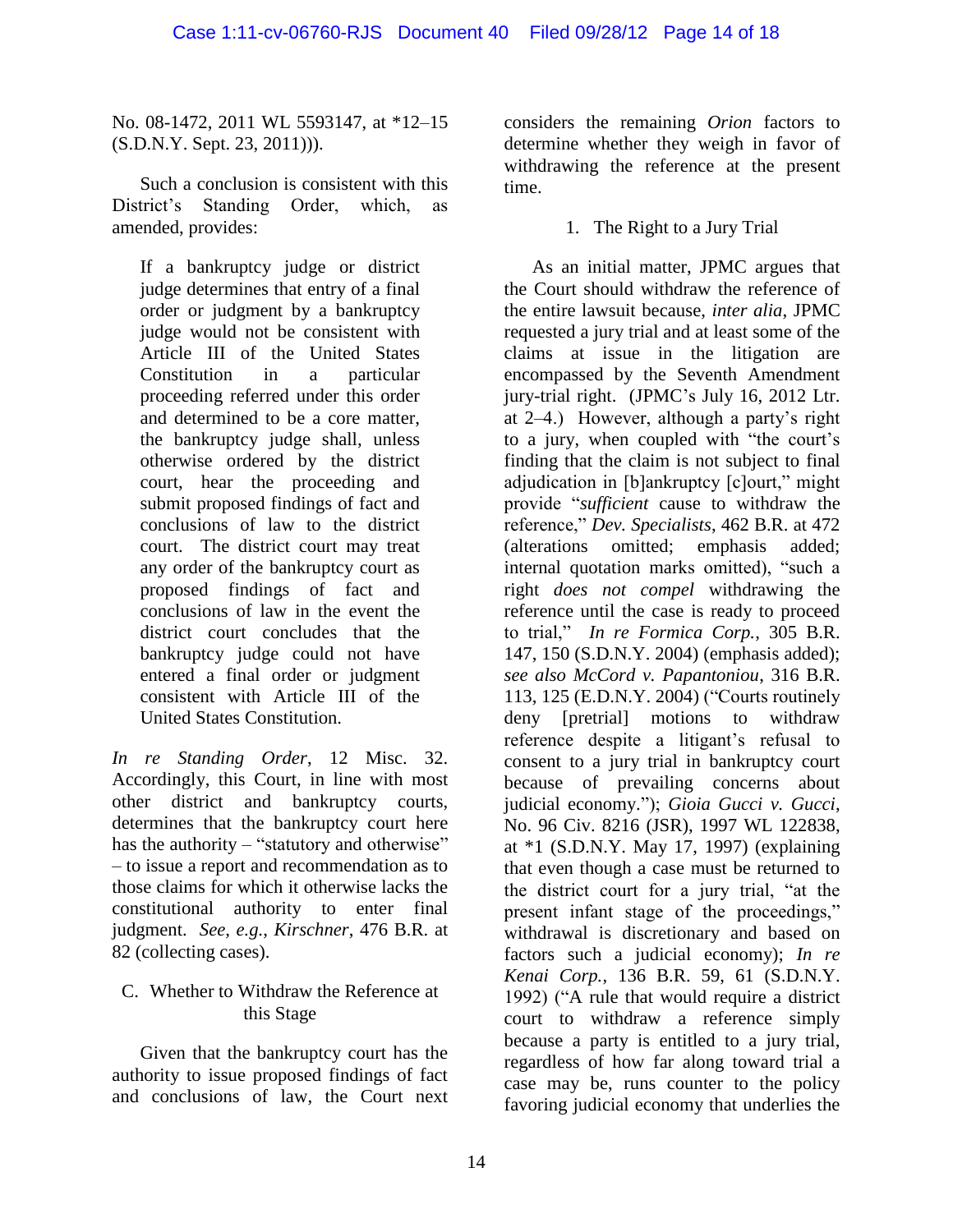statutory scheme governing the relationship between the district courts and bankruptcy courts.").

Indeed, it is possible that Plaintiffs' claims "may be resolved before the matter is ripe for a trial before a jury." *In re Arbco Capital Mgmt.*, 2012 WL 2852619, at \*10 (noting that the right to a jury trial is not dispositive because the parties "may move to withdraw the reference again should the matter progress to trial"). Therefore, the Court examines whether the other considerations identified by the Second Circuit in *Orion* warrant withdrawing the reference at this stage.

# 2. Core/Non-Core Claims

The Court next turns to the first *Orion* factor – whether the claims at issue are "core" or "non-core." "Although there is an intra-Circuit split as to whether the bankruptcy court must make the initial determination of whether claims are core or non-core, the majority position, supported by the language of *Orion*, supports the ability of this Court to make such a determination at this time." *Walker, Truesdall, Roth & Assocs.*, 466 B.R. at 205 n.86 (citing *In re Joseph DelGreco & Co., Inc.*, No. 10 Civ. 6422 (NRB), 2011 WL 350281, at \*3 (S.D.N.Y. Jan. 26, 2011) ("[T]he weight of authority in this Circuit supports the proposition that a district court may make this determination in the first instance.")). At least some of the claims involved in this action – including those for which the bankruptcy court lacks constitutional authority to issue final judgment – are "core." For instance, Plaintiffs' claims based on alleged fraudulent conveyances are specifically defined as "core" under  $\S$  157(b)(2)(H) of the Bankruptcy Code. *See Rahl v. Bande*, 316 B.R. 127, 131 (S.D.N.Y. 2004). Moreover, the claim for disallowance of

claims under § 502(d) and for avoidance of liens securing such claims under  $\S 506(c)$  – Count XXXI – is also a core claim because it arises under Title 11 and is classified as a core claim by  $\S\S$  157(b)(2)(B) and 157(b)(2)(K), respectively. *See Walker, Truesdall, Roth & Assocs.*, 466 B.R. at 205.

The remaining claims may present closer questions because they are not among the claims specifically enumerated as "core" in § 157; however, the Court need not decide whether they are core because the determination of whether claims are core or non-core is not dispositive of the instant withdrawal motion. *See Walker, Truesdall, Roth & Assocs.*, 466 B.R. at 205; *see also In re Fairfield Sentry Ltd.*, No. 10 Civ. 7340 (LAP), 2010 WL 4910119, at \*2 (S.D.N.Y. Nov. 22, 2010) ("The Court thus moves to the other relevant factors without reaching a conclusion on [whether the claims are core or non-core], which is not singularly dispositive.").

# 3. Judicial Economy/Efficiency

The Court finds that considerations of judicial economy and efficiency weigh strongly against withdrawal. The bankruptcy court has been overseeing and administering the Lehman bankruptcy proceedings since their inception three years ago and has been deeply involved in this adversary proceeding, which has been pending since May 26, 2010. As such, the bankruptcy court is already fully immersed in the issues central to this litigation, having already ruled on JPMC's motion to dismiss as well as a motion to reconsider that ruling. (*See Lehman Bros. Holdings Inc.*, 469 B.R. 415; Adversary Proceeding No. 10-3266 (JMP), Doc. No. 134.) Although it is true that the bankruptcy court acknowledged, in ruling on the motion to dismiss, that the facts thus far developed through discovery "[were] not . . . available to the [bankruptcy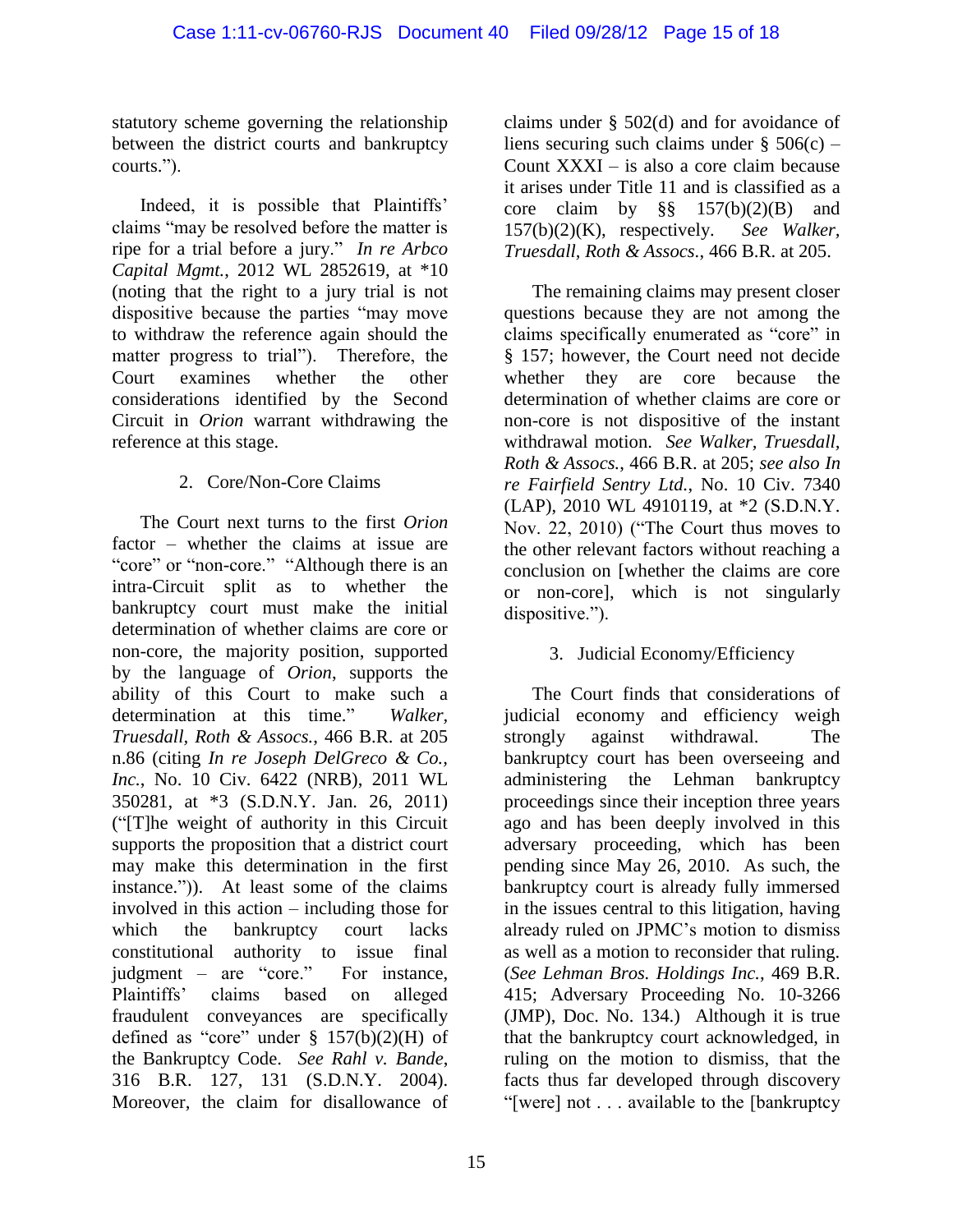c]ourt in its consideration of the [m]otion," the bankruptcy court has been directly involved in managing discovery for over two years, having issued "a series of pretrial orders that outline a protocol of extensive . . . pretrial discovery." *Lehman Bros. Holdings Inc.*, 469 B.R. at 420. These efforts and involvement in the "oversight of the pretrial proceeding" have likely provided the bankruptcy court with "insight into the precise nature of the claims [in this litigation] and the theories upon which they are based." *Cf. Mishkin v. Ageloff*, 220 B.R. 784, 801 n.13 (S.D.N.Y. 1998).

Particularly given the bankruptcy court's involvement thus far in the litigation, the Court finds that judicial economy weighs against withdrawing the reference at this time. *See In re Madison Bentley Assocs., LLC*, 474 B.R. 430, 440 (S.D.N.Y. 2012) (denying a motion to withdraw the reference after the completion of discovery and where a motion for summary judgment was pending because, given that the bankruptcy court was familiar with the facts of the case and had issued rulings in the case, it "is more efficient to allow the [b]ankrutpcy [c]ourt to provide recommendations on findings of facts and conclusions of law than for this [c]ourt to begin anew"); *Weisfelner*, 467 B.R. at 726 (noting that, despite the fact that defendants were correct that the bankruptcy court could not enter final judgment on most of the fraudulent conveyance claims at issue, "withdrawal at this stage [where the bankruptcy court had done significant work preparing the matters for trial and the district court wished to benefit from its expertise via a non-final determination of the merits] would result in significant inefficiencies and is inappropriate"); *Walker, Truesdell, Roth & Assocs.*, 466 B.R. at 206 ("Judicial economy would be promoted by allowing the bankruptcy court, already familiar with the extensive record in this case, to initially

adjudicate [this] case[]."); *In re Wedtech Corp.*, 94 B.R. 293, 297 (S.D.N.Y. 1998) ("Disturbing the reference at this pre-trial stage would defy logic, and be a gratuitous and unnecessary waste of judicial resources. Concerns of judicial economy are particularly important in dealing with a Chapter 11 debtor-in-possession."); *cf. Adelphia Recovery Trust*, 2012 WL 264180, at \*8 (stating that "maintaining the reference to [the b]ankruptcy [c]ourt is in line with the Supreme Court's intent [set forth in *Stern*] to not 'meaningfully change[] the division of labor in the current statute' . . . and Congress['s] intent that bankruptcy courts . . . have broad authority to hear 'core' matters" (internal citation omitted)). *But see Dev. Specialists*, 462 B.R. at 472 (finding that judicial economy weighed in favor of withdrawing the reference where "no discovery ha[d] taken place, and no case management plan or other course of proceeding ha[d] been agreed on").

### 4. Uniformity of Bankruptcy Administration

For largely similar reasons, the Court finds that the policy of promoting the uniformity of bankruptcy administration also weighs against withdrawal. The bankruptcy court has "a wealth of knowledge and experience with fraudulent transfer claims," *Adelphia Recovery Trust*, 2012 WL 264180, at \*7, particularly those arising under the Bankruptcy Code, and the ultimate resolution of this matter will likely involve determining complex questions of bankruptcy law in addition to the questions already decided regarding the safe harbor provisions of the Bankruptcy Code, *cf. id.* (declining to withdraw reference where bankruptcy court oversaw the "Adelphia bankruptcy for ten years and this action for seven years").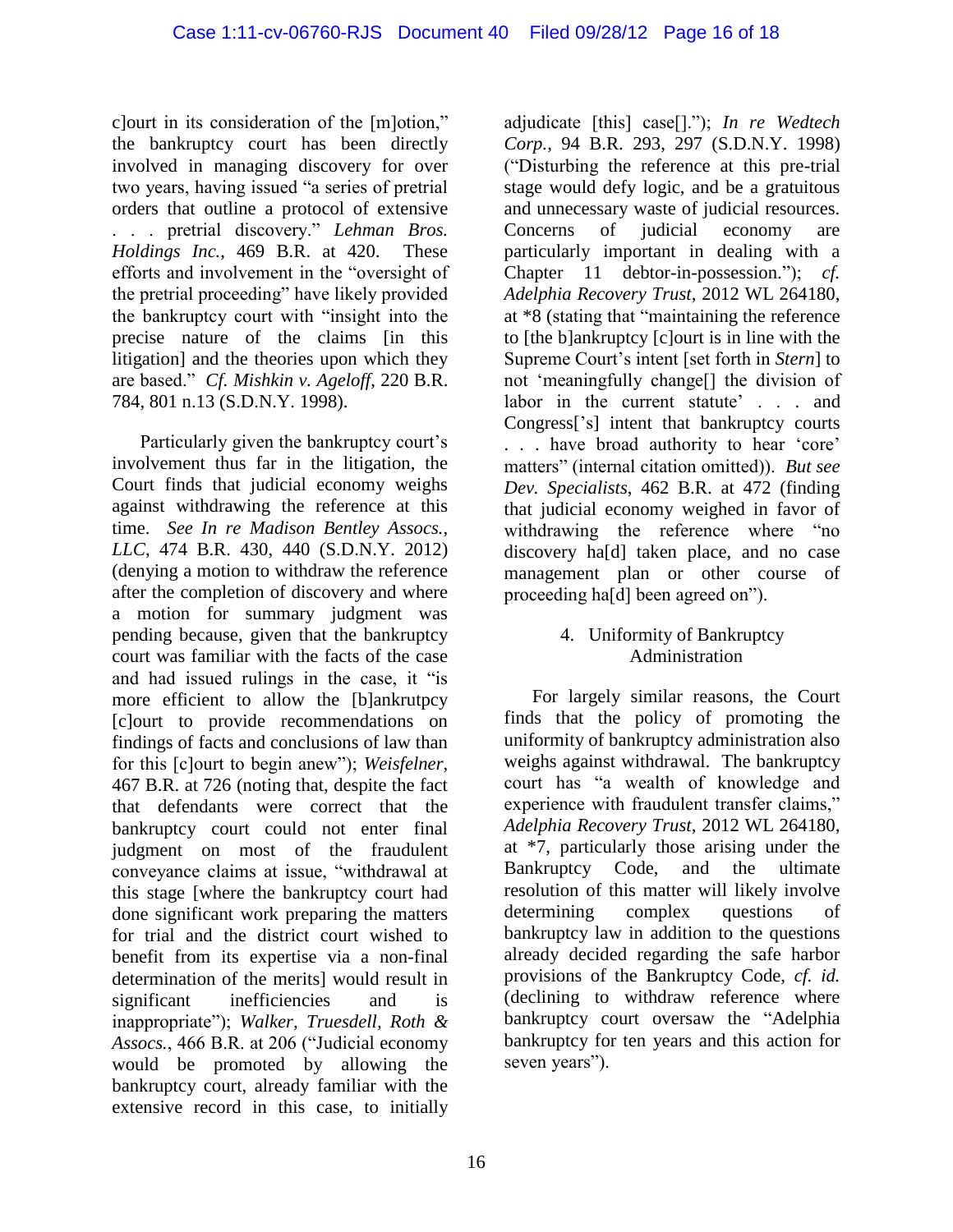Perhaps even more importantly, the bankruptcy court's involvement with not only this proceeding but also with the administration of the entire Lehman bankruptcy (including the related claims objections) has been – as noted above – extensive. *See Walker, Truesdall, Roth & Assocs.*, 466 B.R. at 207 ("[T]he policy promoting the uniform application of bankruptcy law also weighs against withdrawal. The bankruptcy court is thoroughly familiar with the . . . bankruptcy proceedings. . . . Allowing the bankruptcy courts to consider complex questions of bankruptcy law before they come to the district court for de novo review promotes a more uniform application of bankruptcy law."); *Fairfield Sentry Ltd.*, 2010 WL 4910119, at \*3 (rejecting defendants argument that the bankruptcy court had no prior familiarity with the case and the theories upon which it was based as "miss[ing] the forest for the trees" because the bankruptcy judge had presided over other related adversary proceedings and proceedings involving the same bankruptcy); *California v. Enron Corp. (In re Enron Corp.)*, No. 05 Civ. 4079 (GDB), 2005 WL 1185804, at \*3 (S.D.N.Y. May 18, 2005) ("[T]he uniform administration of the bankruptcy court proceedings weigh[s] in favor of not withdrawing the reference. The [b]ankruptcy [c]ourt has presided over the Enron bankruptcy cases for over three years. The [b]ankruptcy [c]ourt is more thoroughly familiar with the Debtors claims and issues in the instant matter and all of the other Enron-related cases. Thus, the [b]ankruptcy [c]ourt is in a better position to adjudicate them all.").

Therefore, the Court finds that having this action proceed before the bankruptcy court, at least at this time, will help promote the uniform application of the bankruptcy laws.

5. Preventing Forum Shopping and Delay

As to the Court's interests in preventing forum shopping and delay, JPMC asserted before the bankruptcy court that its only motivation for making the instant motion was its concern, following *Stern*, about "litigating the case through trial, only to discover that a constitutional or procedural defect, which the parties could not waive, renders the judgment ineffectual." (Giglio Decl. Ex. A at 5.) However, as Plaintiffs rightly note in their opposition brief, were that JPMC's sole concern, JPMC could have simply consented to the final adjudicatory authority of the bankruptcy court. (Opp'n at 32 (quoting *Stern*, 131 S. Ct. at 2607–08; *In re Olde Prairie Block Owner, LLC*, 457 B.R. 692, 700 (Bankr. N.D. Ill. 2011) ("[P]arties may consent to final adjudication by a Bankruptcy Judge of counterclaims not necessarily resolved by a ruling on a creditor's claim, even though that Judge would not otherwise have that authority.")); *see* Tr. at 17–18.) But when invited to give its express consent to the bankruptcy court's final adjudication of the adversary proceeding, JPMC declined to do so. (Giglio Decl. Ex. A at 8; Ex B. at 5.)

It is difficult to speculate as to JPMC's motives, particularly given that Judge Peck granted its motion to dismiss as to many of Plaintiffs' claims. *See Lehman Bros. Holdings Inc.*, 469 B.R. at 435. In any event, although JPMC ultimately had the right to decline such consent and proceed to trial before this Court, it seems clear that withdrawal of the reference at this stage of the adversary proceeding will only increase delay and undermine judicial economy. Accordingly, the Court finds that this factor clearly weighs against withdrawal of the reference.